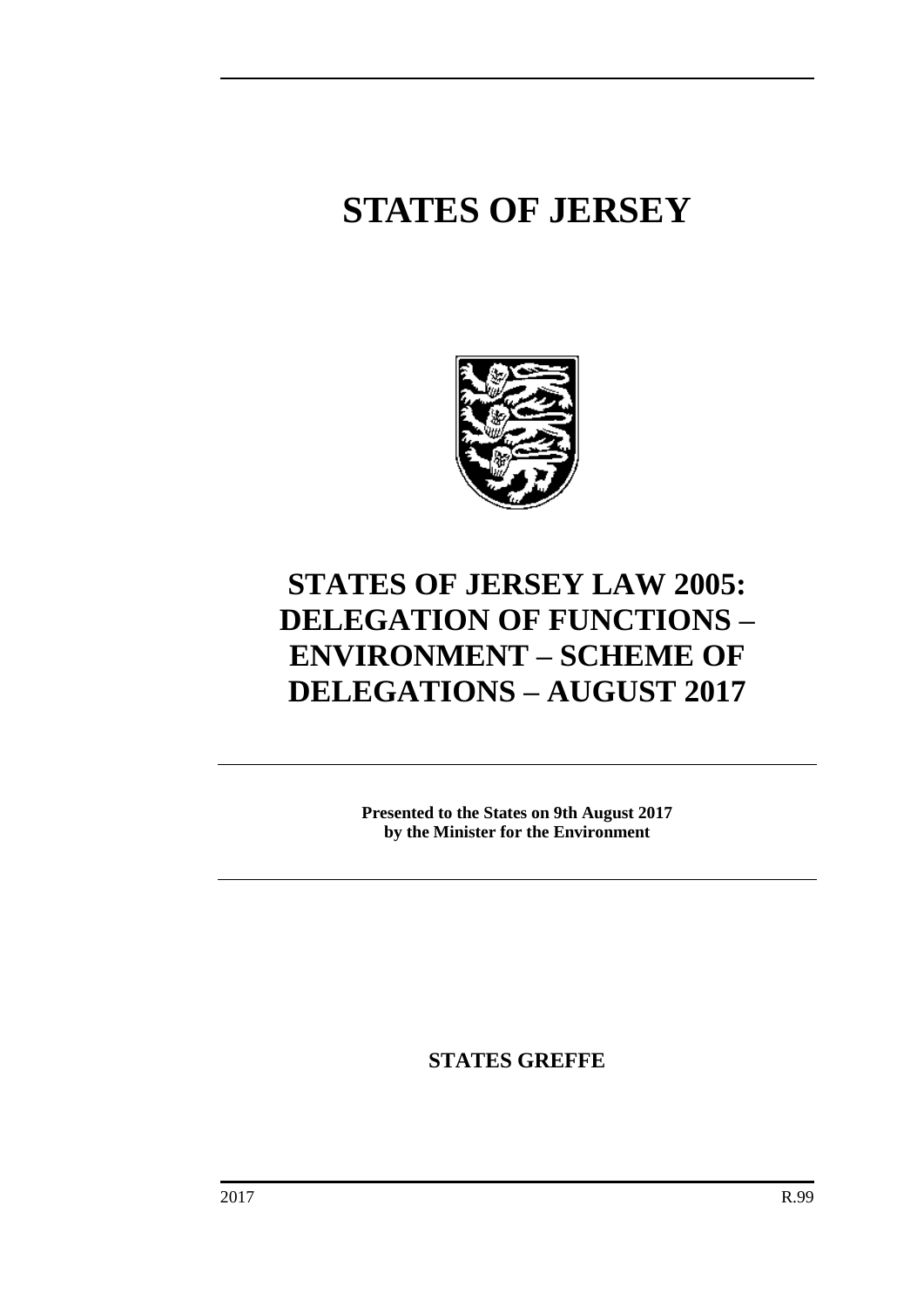#### **REPORT**

On 7th August 2017, the Minister for the Environment made a Ministerial Decision delegating certain of his functions under Articles 28, 30 and 30A of the States of Jersey Law 2005 (MD-PE-2017-0078, available a[t www.gov.je\)](http://www.gov.je/).

Article 28 of the States of Jersey Law 2005 permits a Minister to delegate, wholly or partly, functions to an Assistant Minister or an officer.

The Law states, *inter alia* –

#### "**28 Power of Minister to delegate functions**

- (1) A Minister may delegate, wholly or partly, functions conferred upon or vested in the Minister by or under this Law or any other enactment or any enactment of the United Kingdom having effect in Jersey, to –
	- (a) one of his or her Assistant Ministers;
	- (b) an officer.
- (1A) A Minister shall not delegate to an Assistant Minister any function the delegation of which is wholly prohibited by an enactment.
- (1B) Where a Minister delegates to an Assistant Minister a power to make an enactment, paragraphs (4) and (5) of Article 26 shall apply to the making of an enactment by the Assistant Minister, in exercise of the delegated power, as they would apply to the making of the enactment by the Minister.
- (2) A Minister shall not delegate to an officer
	- (a) any power to make an enactment;
	- (b) any power to decide an appeal under an enactment;
	- (c) any function the delegation of which is prohibited wholly, or to an officer, by an enactment.
- (3) The delegation of functions by a Minister under this Article shall not prevent the Minister exercising those functions personally.
- (4) Where any licence, permit or authorization is granted in purported exercise of functions delegated under paragraph (1), no criminal proceedings shall lie against any person for any act done, or omitted to be done, in good faith and in accordance with the terms of the licence, permit or authorization, by reason that the functions had not been delegated, or that any requirement attached to the delegation of the functions had not been complied with.
- (5) In this Article –

"Minister" includes the Chief Minister;

"officer" means a States' employee within the meaning of the Employment of States of Jersey Employees (Jersey) Law 2005 and includes a member of the States of Jersey Police Force and an officer appointed under paragraph  $1(1)$  of Part 1 of Schedule 2 to the Immigration Act 1971 as extended to Jersey by the Immigration (Jersey) Order 1993.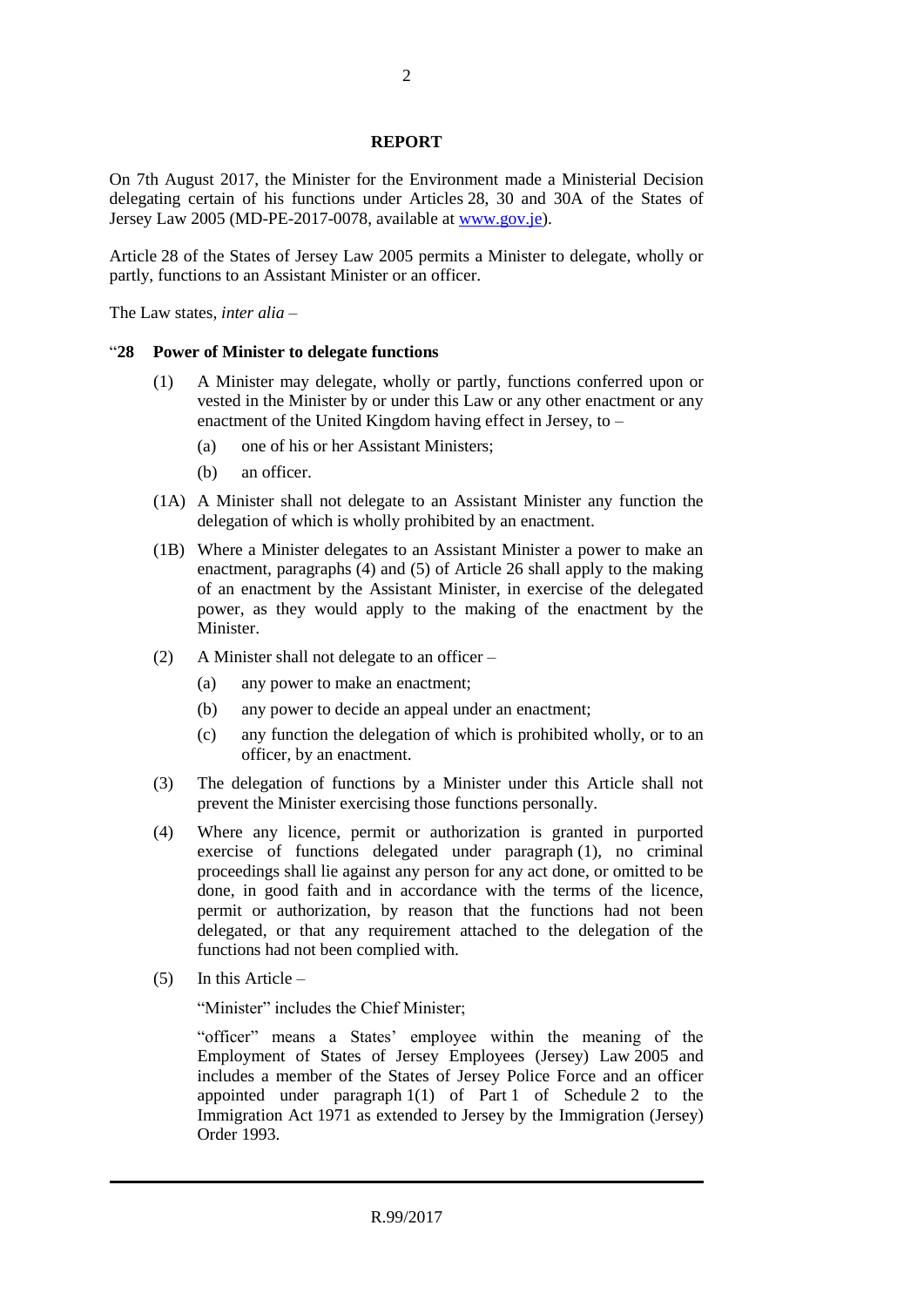(6) The States may by Regulations amend the definition "officer" in paragraph (5)."

### "**30 Ministerial delegations to be presented to States**

- (1) A Minister who delegates functions under Article 28 shall present to the States a report specifying the functions delegated and to whom.
- (2) A Minister shall not be required to present a report under paragraph (1) where the delegation is so immediate and of such brief duration that it is not practicable to present the report before the delegation ends.

#### **30A List of delegations to be published**

- (1) The Chief Minister shall cause to be established, maintained and published a consolidated list of –
	- (a) the functions for the time being discharged by the Chief Minister and by each Minister;
	- (b) the functions for the time being delegated by the Chief Minister and each Minister under Article 28, and to whom.
- (2) The list shall also specify which Minister is discharging, for the time being, the functions of another Minister under Article 27(1) or (2).
- (3) The information described in paragraph (1)(b) or (2) is not required to be incorporated in the list where the period for which the delegation has effect or for which one Minister's functions are being discharged by another is so immediate and of such brief duration that it is not practicable to amend and publish the list to incorporate the information before the end of the period.
- (4) It shall be sufficient if the list is published on a website."

The terms of the delegations, and the legislation under which those delegations were made, were recorded in a Report attached to the Ministerial Decision, as shown below –

# **Scheme of Delegation for the Minister for the Environment – August 2017**

#### **1. Background**

Article 28 of the States of Jersey Law 2005 allows a Minister to delegate any function for which they have responsibility, to an Assistant Minister or an Officer.

The Scheme of Delegation ensures that decisions are made at the appropriate level to ensure the efficient administration of the Minister's duties and responsibilities.

No delegations made prevent the Minister from exercising those functions personally.

#### **2. Delegations to the Assistant Minister**

In accordance with Article 28(1) of the States of Jersey Law 2005, the Minister delegates:

All powers and functions in respect of the Department of the Environment, including all other areas where the Minister would otherwise have to act and be advised, to his Assistant Minister, Connétable S.W. Pallett of St. Brelade, when he is unavailable or out of the Island.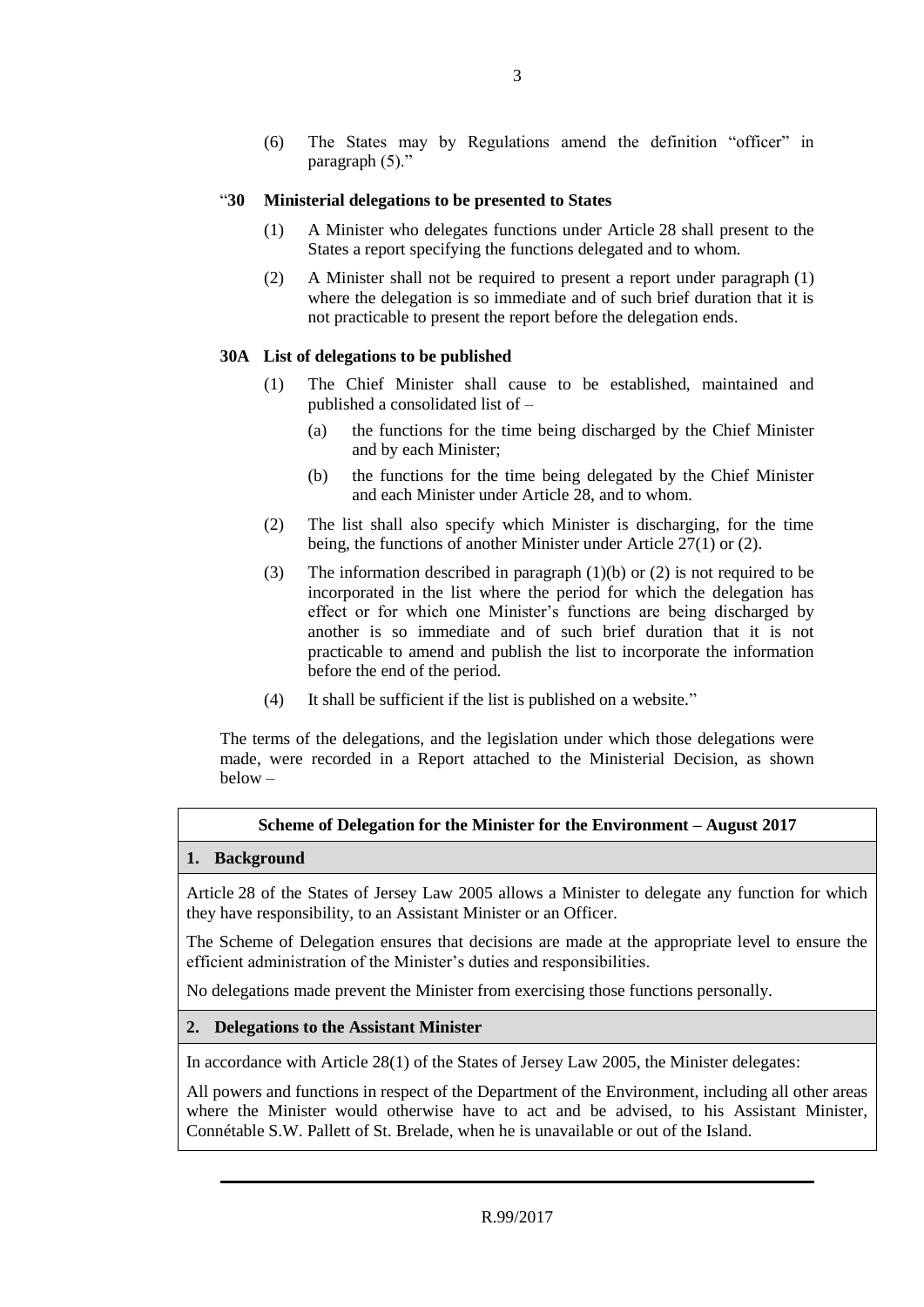The determination of appeals made under Part 7 of the Planning and Building (Jersey) Law 2002, to his Assistant Minister, Deputy A.E. Pryke of Trinity, when he is unavailable, unable to determine an appeal, or when it could be perceived that he is conflicted.

# **3. Delegations to Officers – Public Finances (Jersey) Law 2005**

In pursuance of Article 28(1) of the States of Jersey Law 2005, the Minister delegates the following powers and functions in respect of the Department of the Environment to Officers of the Department, subject to the conditions as stated.

| <b>Public Finances (Jersey) Law 2005</b> |                                                                                                                                                                                                                                                     |                                                                                                                                                                   |  |
|------------------------------------------|-----------------------------------------------------------------------------------------------------------------------------------------------------------------------------------------------------------------------------------------------------|-------------------------------------------------------------------------------------------------------------------------------------------------------------------|--|
| Article:                                 | Detail:                                                                                                                                                                                                                                             | Delegated to:                                                                                                                                                     |  |
| Write off bad<br>debts                   | For an individual value of less than $£25,000$<br>and a combined annual total of less than                                                                                                                                                          | Chief Officer, Department of<br>$\bullet$<br>the Environment                                                                                                      |  |
|                                          | £200,000.                                                                                                                                                                                                                                           | Finance Director, Department<br>$\bullet$<br>of the Environment                                                                                                   |  |
|                                          | For an individual value of less than £50.                                                                                                                                                                                                           | <b>Finance Officer</b><br>$\bullet$                                                                                                                               |  |
|                                          | Subject to them being reported to the Minister on a quarterly basis with an explanatory report.                                                                                                                                                     |                                                                                                                                                                   |  |
|                                          | Approve the Department's authorised signature schedule and<br>approved expenditure limits, conditional upon them being                                                                                                                              | Chief Officer, Department of<br>$\bullet$<br>the Environment                                                                                                      |  |
| within pre-authorised limits.            |                                                                                                                                                                                                                                                     | Finance Director, Department<br>$\bullet$<br>of the Environment                                                                                                   |  |
| Article 28                               | Authorisation<br>of<br>budget<br>non-contentious<br>transfers up to the value of $£200,000$ .                                                                                                                                                       | Chief Officer, Department of<br>$\bullet$<br>the Environment                                                                                                      |  |
|                                          | 4. Delegations to Officers - Planning and Building Services Division                                                                                                                                                                                |                                                                                                                                                                   |  |
|                                          | In pursuance of Article 28(1) of the States of Jersey Law 2005, the Minister delegates the following<br>powers and functions in respect of the Department of the Environment to Officers of the<br>Department, subject to the conditions as stated. |                                                                                                                                                                   |  |
|                                          | <b>High Hedges (Jersey) Law 2008</b>                                                                                                                                                                                                                |                                                                                                                                                                   |  |
| Article:                                 | Detail:                                                                                                                                                                                                                                             | Delegated to:                                                                                                                                                     |  |
|                                          | <b>HIGH HEDGES</b>                                                                                                                                                                                                                                  |                                                                                                                                                                   |  |
| Article 6                                | Determining whether a complainant has taken<br>steps to resolve the situation, whether the<br>complaint is frivolous or vexatious, or whether<br>the complaint is justified.                                                                        | Chief Officer, Department of<br>$\bullet$<br>the Environment<br>Director of Development<br>$\bullet$<br>Control                                                   |  |
| Article 7                                | Issuing a Remedial Notice, provided that the<br>the<br>hedge has not made a<br>of<br>owner<br>representation,<br>other than the<br>compulsory<br>questionnaire,<br>connection<br>with<br>in<br>the<br>complaint.                                    | Director of Policy, Projects<br>and the Historic Environment<br><b>Principal Planners</b><br>$\bullet$<br>Senior Planners and Assistant<br><b>Senior Planners</b> |  |
| Article 9                                | Withdrawal of a Remedial Notice and issuing<br>of an amended Notice if appropriate.                                                                                                                                                                 |                                                                                                                                                                   |  |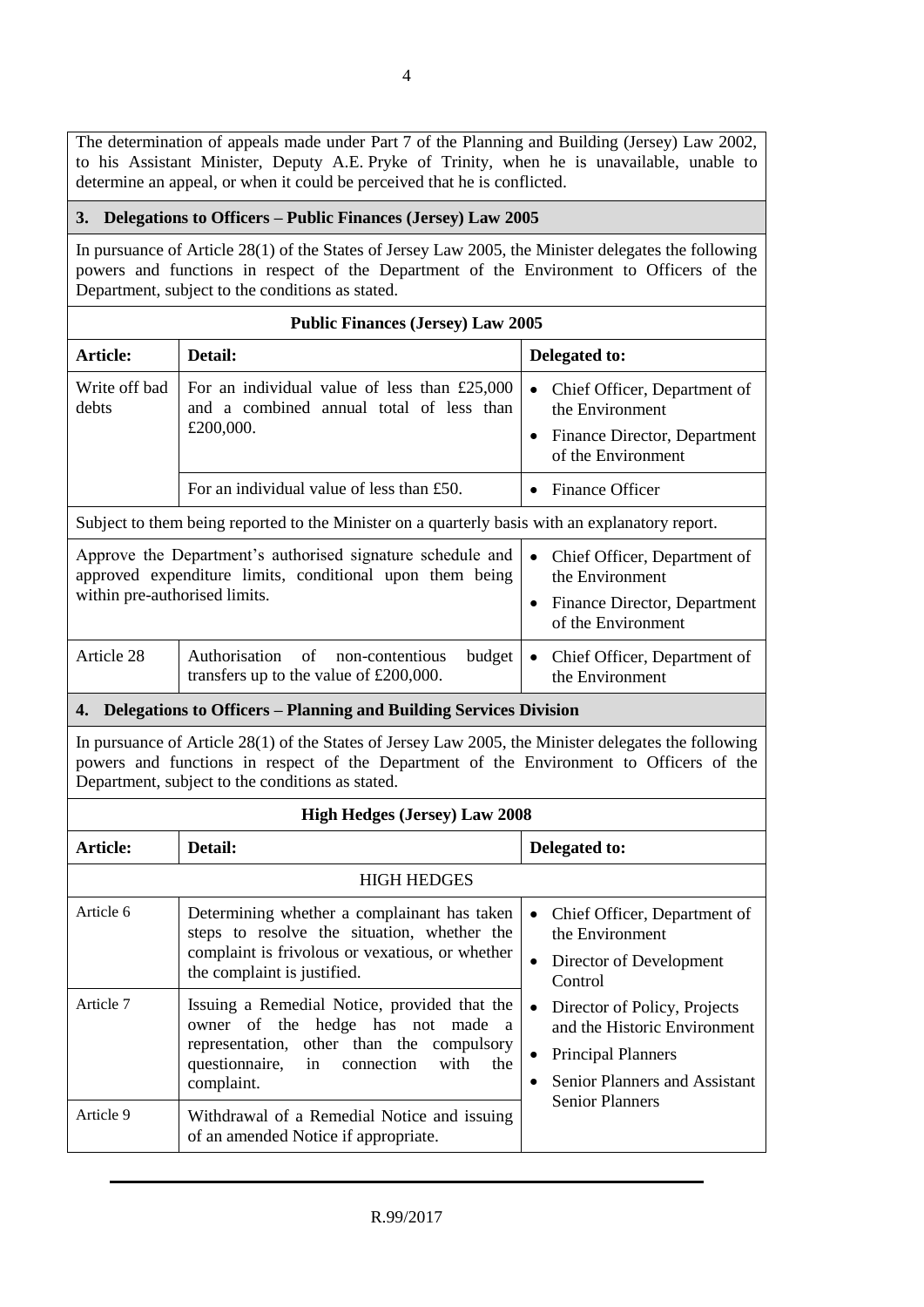# CONDITIONS

In deciding an application and any requirement for remedial action in connection with a submission under the High Hedges (Jersey) Law 2008, Authorised Officers may only make a decision when representations, other than the compulsory questionnaire, have not been received from the owner of the hedge that is the subject of the application.

The Planning Committee do not have any powers to determine High Hedges applications, as neither the States of Jersey Law 2005 nor the High Hedges (Jersey) Law 2008 allow for such a delegation.

| Planning and Building (Jersey) Law 2002             |                                                                                                                    |                                                                                                                      |  |
|-----------------------------------------------------|--------------------------------------------------------------------------------------------------------------------|----------------------------------------------------------------------------------------------------------------------|--|
| Article:                                            | Detail:                                                                                                            | Delegated to:                                                                                                        |  |
| Article 71                                          | Immediate action to ensure safety of a<br>building. This includes powers of entry to<br>carry out any such works.  | Chief Officer, Department of<br>$\bullet$<br>the Environment<br>Deputy Chief Officer<br>Director of Building Control |  |
| Article $116(3)$                                    | The giving of notice in writing of the<br>determination of an appeal.                                              | Judicial Greffier<br>$\bullet$                                                                                       |  |
| Article $116(4)$                                    | The making of reasonable arrangements<br>for access to the inspector's report and<br>notice given by the Minister. | Judicial Greffier                                                                                                    |  |
| 5. Delegations to Officers – Environmental Division |                                                                                                                    |                                                                                                                      |  |

In pursuance of Article 28(1) of the States of Jersey Law 2005, the Minister delegates the following powers and functions in respect of the Department of the Environment to Officers of the Department, subject to the conditions as stated.

| <b>Legislation:</b>                                                               | <b>Detail:</b>                                                                                                                                                                                                                                                                                                                              | <b>Delegated to:</b>                                                                                                                                                                                                                                                                                                                                                                                                      |
|-----------------------------------------------------------------------------------|---------------------------------------------------------------------------------------------------------------------------------------------------------------------------------------------------------------------------------------------------------------------------------------------------------------------------------------------|---------------------------------------------------------------------------------------------------------------------------------------------------------------------------------------------------------------------------------------------------------------------------------------------------------------------------------------------------------------------------------------------------------------------------|
| <b>Agricultural Land</b><br>(Control of Sales and<br>Leases) (Jersey) Law<br>1974 | A Law to control sales and leases of<br>agricultural land.<br>Delegated powers under -<br>Article $2$ – The issuing of consents<br>٠<br>and permissions on agricultural land<br>at the point of sale or leases using<br>longstanding terms of reference.<br>Decisions not within the terms of<br>reference are referred to the<br>Minister. | • Chief Officer, Department<br>of the Environment<br>• Director of Environment/<br>Deputy Chief Officer<br>• Director of Environmental<br>Management and Rural<br>Economy<br>• Land and Horticultural<br>Development Manager<br>• Land Controls and<br>Planning Officer<br>For monitoring and<br>enforcement:<br>• Projects and Compliance<br>Officer<br>• Waste and Water<br>Management and<br><b>Regulation Officer</b> |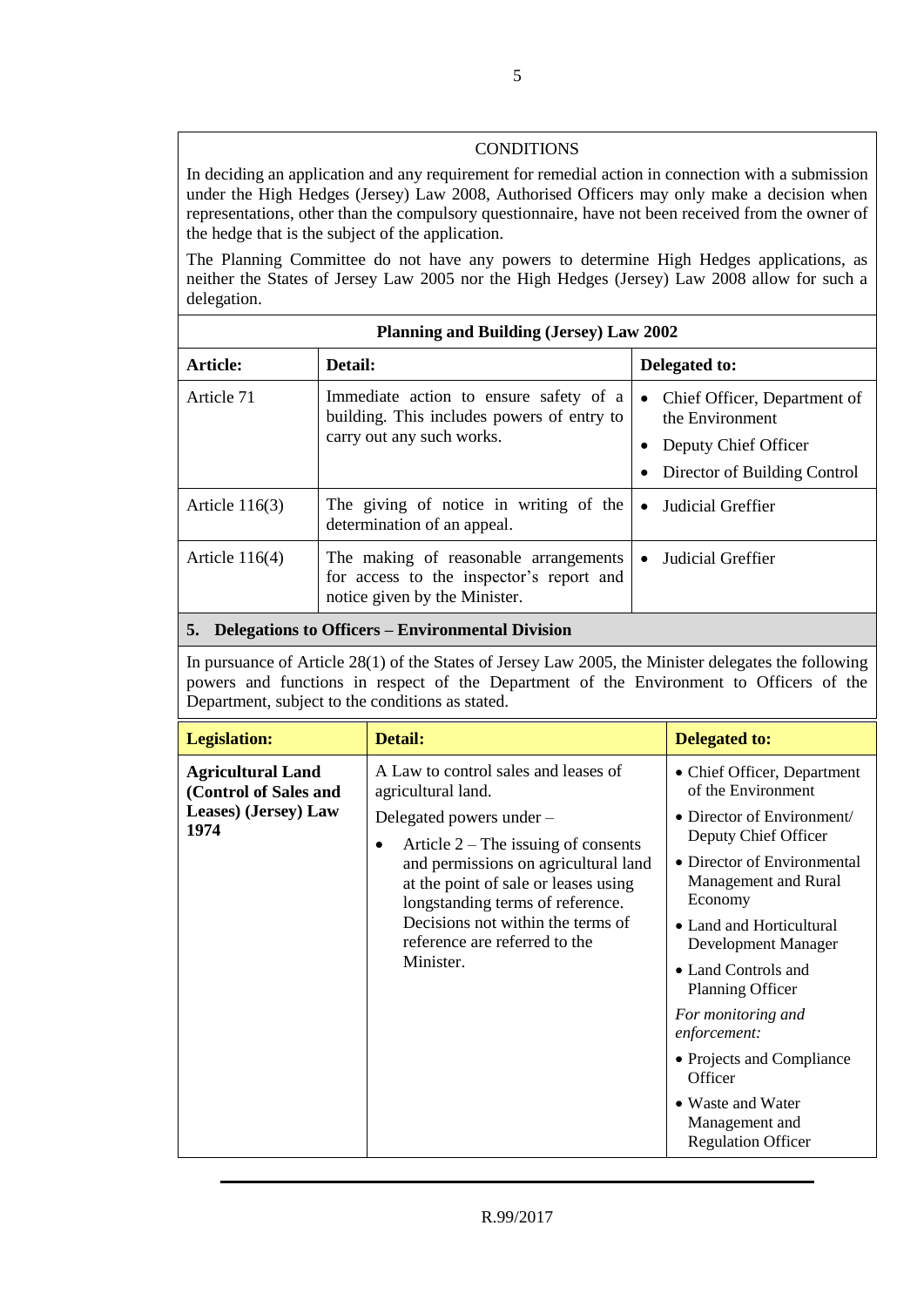| <b>Legislation:</b>                                                                                                                                                                                                                                                                                                                                                                                                                                                                                                                                                                                                                                              | Detail:                                                                                                                                                                                                                                                                                                                                                                                                                                                                                                                        | <b>Delegated to:</b>                                                                                                                                                                                                                                                                                                                                    |
|------------------------------------------------------------------------------------------------------------------------------------------------------------------------------------------------------------------------------------------------------------------------------------------------------------------------------------------------------------------------------------------------------------------------------------------------------------------------------------------------------------------------------------------------------------------------------------------------------------------------------------------------------------------|--------------------------------------------------------------------------------------------------------------------------------------------------------------------------------------------------------------------------------------------------------------------------------------------------------------------------------------------------------------------------------------------------------------------------------------------------------------------------------------------------------------------------------|---------------------------------------------------------------------------------------------------------------------------------------------------------------------------------------------------------------------------------------------------------------------------------------------------------------------------------------------------------|
| <b>Agricultural</b><br><b>Marketing (Jersey)</b><br><b>Law 1953</b><br>Subordinate:<br>Export of<br><b>Agricultural Produce</b><br>(Jersey) Order 1972<br>Potatoes (Precautions<br>against Blight)<br>(Jersey) Order 1961<br><b>Export of Flowers</b><br>(Jersey) Order 1972                                                                                                                                                                                                                                                                                                                                                                                     | A Law to provide for the control of the<br>marketing of agricultural produce by<br>control of production and by other<br>means, to empower the States to approve<br>schemes for this purpose and to provide<br>for other matters incidental thereto.<br>Delegated powers for the administration,<br>inspection and enforcement for the<br>3 pieces of subordinate legislation to<br>ensure that export produce adheres to<br>certain standards and that crops are<br>disease-free. This allows Jersey to trade<br>with Europe. | • Chief Officer, Department<br>of the Environment<br>• Director of Environment/<br>Deputy Chief Officer<br>• Director of Environmental<br>Protection<br>• Director of Environmental<br>Management and Rural<br>Economy<br>For the purposes of<br>administration, inspection<br>and enforcement:<br>• Agricultural and Plant<br><b>Health Inspectors</b> |
| <b>Animal Health (Jersey)</b><br><b>Law 2016</b><br>Subordinate:<br>Diseases of Animals<br>(Waste Foods)<br>(Jersey) Order 1958<br>Diseases of Animals<br>$\bullet$<br>(Pigs, Goats and<br>Sheep Registration,<br>Identification and<br>Movement) (Jersey)<br>Order 2007<br>Artificial<br>$\bullet$<br>Insemination of<br><b>Domestic Animals</b><br>(Bovine Semen)<br>(Jersey) Order 2008<br><b>Diseases of Animals</b><br>(Rabies) (Importation<br>of Mammals)<br>(Jersey) Order 2011<br><b>Diseases of Animals</b><br>(Non-Rabies)<br>(Importation of<br>Mammals) (Jersey)<br>Order 2011<br>Diseases of Animals<br>$\bullet$<br>(Bees) (Jersey) Order<br>2013 | A Law to control certain diseases of<br>animals and birds and for connected<br>purposes.<br>The Appointed States Veterinary Officer<br>(under Part 2, Article 5 of the Law) has<br>delegated powers under all Orders and is<br>empowered to perform all duties relating<br>to veterinary matters.<br>Licences are issued under delegated<br>powers.<br>The Minister is advised of the outbreak<br>of any notifiable disease.                                                                                                   | • Chief Officer, Department<br>of the Environment<br>• Director of Environment/<br>Deputy Chief Officer<br>• Director of Environmental<br>Management and Rural<br>Economy<br>• States Veterinary Officer<br>• States Veterinary Assistant                                                                                                               |
| Animal Health<br>(Importation of                                                                                                                                                                                                                                                                                                                                                                                                                                                                                                                                                                                                                                 |                                                                                                                                                                                                                                                                                                                                                                                                                                                                                                                                |                                                                                                                                                                                                                                                                                                                                                         |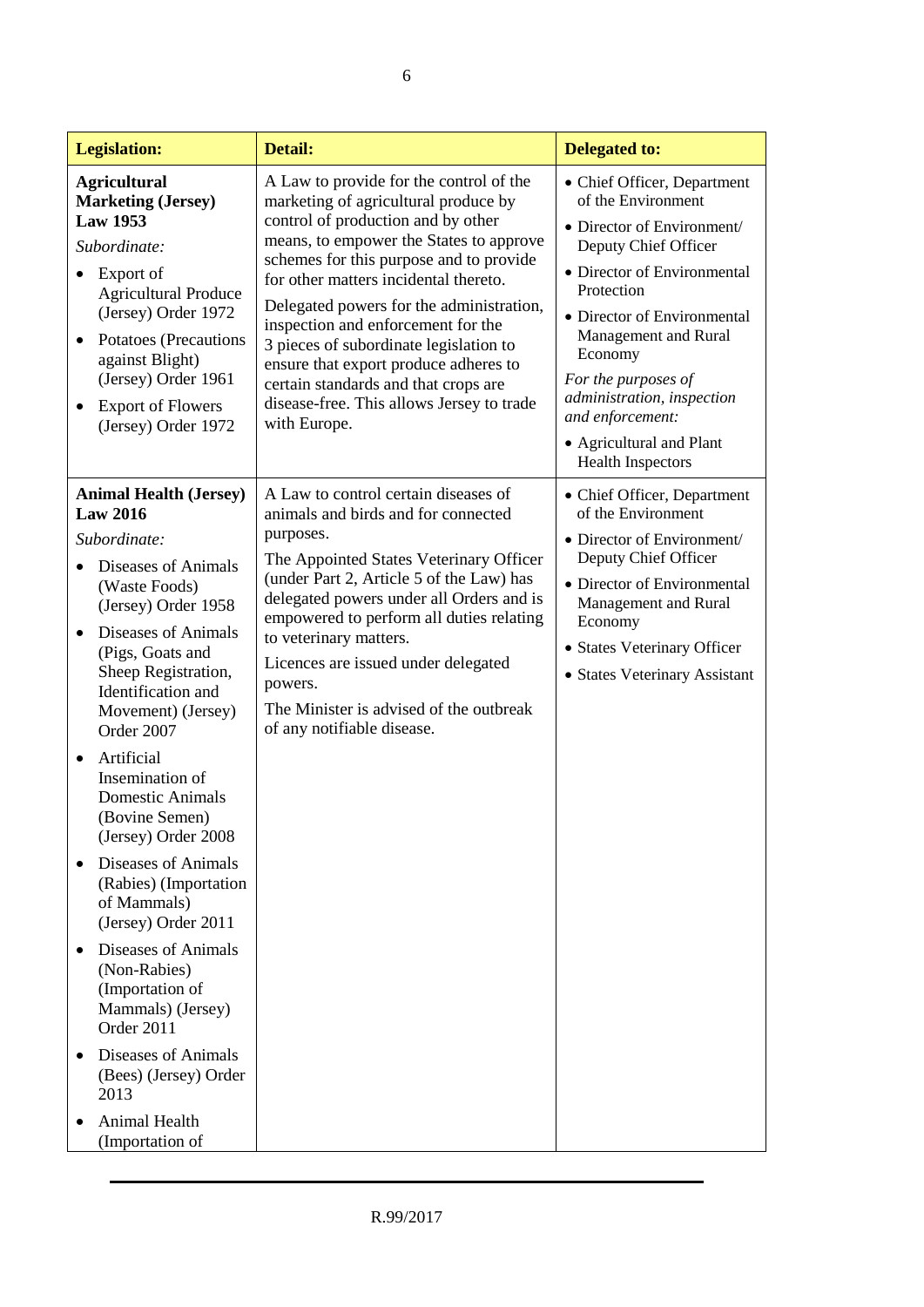| <b>Legislation:</b>                            |                                                                                   | <b>Detail:</b>                                                          | <b>Delegated to:</b>                                 |
|------------------------------------------------|-----------------------------------------------------------------------------------|-------------------------------------------------------------------------|------------------------------------------------------|
|                                                | <b>Miscellaneous Goods</b><br>and Animals)<br>(Jersey) Order 2017                 |                                                                         |                                                      |
|                                                | Animal Health<br>(Surveillance)<br>(Jersey) Order 2017                            |                                                                         |                                                      |
|                                                | <b>Notifiable Disease</b><br>Orders:                                              |                                                                         |                                                      |
|                                                | Animal Health<br>(African Horse<br>Sickness) (Jersey)<br>Order 2017               |                                                                         |                                                      |
| ٠                                              | Animal Health (Bird<br>Diseases) (Jersey)<br>Order 2017                           |                                                                         |                                                      |
| $\bullet$                                      | Diseases of Animals<br>(Bluetongue) (Jersey)<br>Order 2006                        |                                                                         |                                                      |
| ٠                                              | Animal Health (Foot<br>and Mouth Disease)<br>(Jersey) Order 2017                  |                                                                         |                                                      |
| ٠                                              | Animal Health<br>(Miscellaneous<br><b>Exotic Diseases)</b><br>(Jersey) Order 2017 |                                                                         |                                                      |
|                                                | Animal Health<br>(Rabies) (Jersey)<br>Order 2016                                  |                                                                         |                                                      |
|                                                | Animal Health<br>(Swine) (Jersey)<br>Order 2017                                   |                                                                         |                                                      |
|                                                | Animal Health<br>(Tuberculosis)<br>(Jersey) Order 2017                            |                                                                         |                                                      |
| <b>Animals (Trapping)</b><br>(Jersey) Law 1961 |                                                                                   | A Law to prevent cruelty in connection<br>with the trapping of animals. | • Chief Officer, Department<br>of the Environment    |
|                                                | Subordinate:                                                                      |                                                                         | • Director of Environment/<br>Deputy Chief Officer   |
|                                                | <b>Spring Traps</b><br>(Approval) (Jersey)<br>Order 1996                          |                                                                         | • Principal Ecologist<br>• States Veterinary Officer |
|                                                | Small Ground<br>Vermin Traps<br>(Jersey) Order 1961                               |                                                                         |                                                      |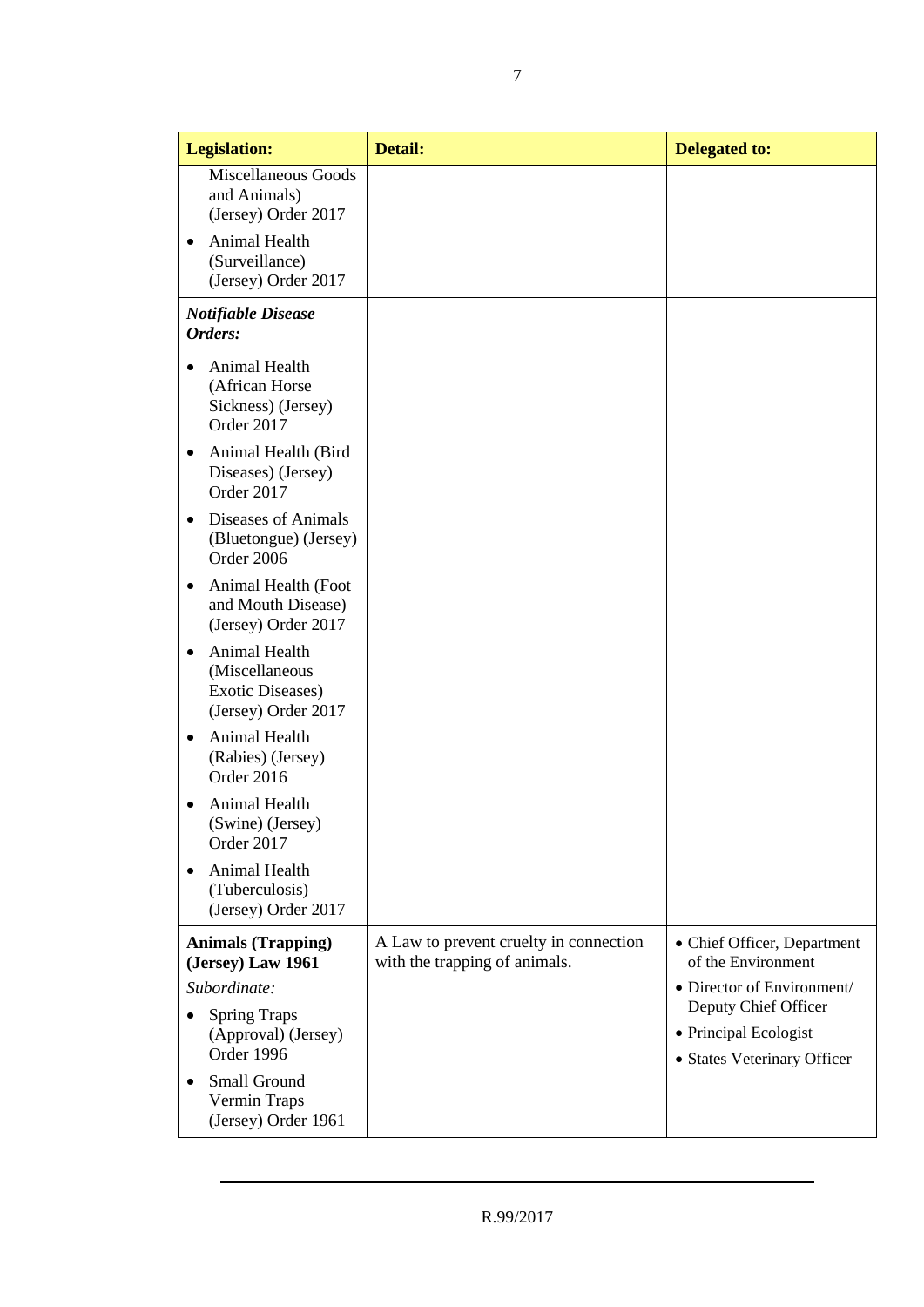| <b>Legislation:</b>                                            | Detail:                                                                                                                                                                                                                                                                                                                                                                                                                                                                                                                                                                                                                                                                                                                                                                                                                                                                                                                                                                                                                                                                                                                                    | <b>Delegated to:</b>                                                                                                                                                                                                                                                                                                              |
|----------------------------------------------------------------|--------------------------------------------------------------------------------------------------------------------------------------------------------------------------------------------------------------------------------------------------------------------------------------------------------------------------------------------------------------------------------------------------------------------------------------------------------------------------------------------------------------------------------------------------------------------------------------------------------------------------------------------------------------------------------------------------------------------------------------------------------------------------------------------------------------------------------------------------------------------------------------------------------------------------------------------------------------------------------------------------------------------------------------------------------------------------------------------------------------------------------------------|-----------------------------------------------------------------------------------------------------------------------------------------------------------------------------------------------------------------------------------------------------------------------------------------------------------------------------------|
| <b>Animal Welfare</b><br>(Jersey) Law 2004                     | A Law to consolidate and revise the laws<br>promoting the welfare of animals and the<br>prevention of suffering by animals, to<br>regulate the keeping and use of animals,<br>and for connected purposes.<br>The Law defines the Veterinary Officer<br>according to the definition given under<br>the Diseases of Animals (Jersey) Law<br>1956. The Appointed Veterinary Officer<br>(or their appointed Deputy under Part 2,<br>Article 2 of the 1956 Law) has delegated<br>powers under all Orders and is<br>empowered to perform all duties relating<br>to veterinary matters (Articles 1 to 7).<br>Additional delegated powers are<br>requested for appointment; as the<br>inspector is required, in accordance with<br>Article 22, to carry out licensing visits or<br>enter premises licensed in accordance<br>with Articles 14 or 15 of the Law.<br>The Animal Welfare (Jersey) Law 2004<br>to restrict the powers of an inspector<br>appointed under Article 22, prohibiting<br>them from exercising functions in<br>relation to licensing if the licensed<br>activity is also undertaken by the<br>inspector or his/her employers. | • Chief Officer, Department<br>of the Environment<br>• Director of Environment/<br>Deputy Chief Officer<br>• States Veterinary Officer<br>• States Veterinary Assistant<br>• Principal Ecologist                                                                                                                                  |
| <b>Conservation of</b><br><b>Wildlife (Jersey) Law</b><br>2000 | A Law relating to the conservation of<br>wild animals, wild birds and wild plants<br>in Jersey, and related purposes.<br>Article 16 allows for the licensing of<br>normally prohibited activities under<br>Articles 6, 8, 9, 10, 11 and 15.<br>Prohibitions:<br>6 – Relating to dens and nests, etc. of<br>protected wild animals and protected<br>wild birds;<br>8 - Keeping, etc. of protected wild<br>٠<br>animals and protected wild birds;<br>$9 -$ Certain methods of killing or<br>taking wild birds;<br>$10$ – Certain methods of killing or<br>$\bullet$<br>taking wild animals (no licences<br>have ever been issued for 9 and 10);<br>$11 -$ Export of certain reptiles and<br>amphibians;                                                                                                                                                                                                                                                                                                                                                                                                                                      | • Chief Officer, Department<br>of the Environment<br>• Director of Environment/<br>Deputy Chief Officer<br>• Director of Environmental<br>Management and Rural<br>Economy<br>• Principal Ecologist<br>For the purposes of<br>enforcement:<br>• Natural Environment<br>Officer<br>• Research Ecologist<br>• Sea Fisheries Officers |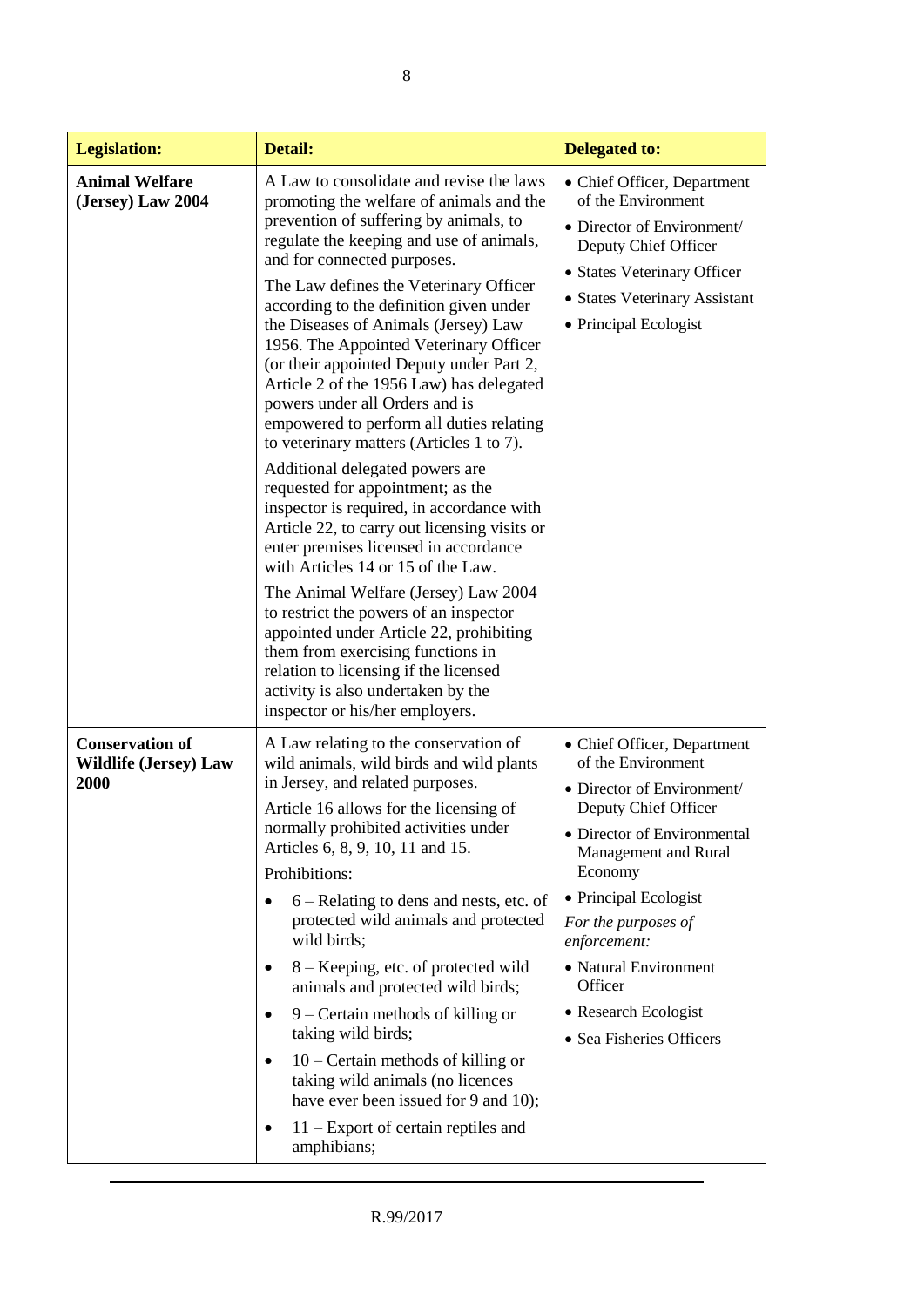| <b>Legislation:</b>                                          | Detail:                                                                                                                                                                                                                                                                                                                                                                                                                                                                                                                                                                                                                                                                                                                                                                           | <b>Delegated to:</b>                                                                                                                                                                                                                                                                                                                                                                                                                                                                             |
|--------------------------------------------------------------|-----------------------------------------------------------------------------------------------------------------------------------------------------------------------------------------------------------------------------------------------------------------------------------------------------------------------------------------------------------------------------------------------------------------------------------------------------------------------------------------------------------------------------------------------------------------------------------------------------------------------------------------------------------------------------------------------------------------------------------------------------------------------------------|--------------------------------------------------------------------------------------------------------------------------------------------------------------------------------------------------------------------------------------------------------------------------------------------------------------------------------------------------------------------------------------------------------------------------------------------------------------------------------------------------|
|                                                              | 15 – Release, etc. of imported<br>$\bullet$<br>species (specifically includes<br>pheasants and partridges).<br>Licences may only be issued if the thing<br>to be done is for scientific, research or<br>educational purposes (e.g. ringing,<br>marking, tracking); preserving public<br>health or public or air safety; the<br>re-introduction of a species, the purpose<br>of conservation or the prevention of the<br>spread of diseases, preventing serious<br>damage to livestock and crops, AND<br>'there is no other satisfactory solution<br>and that anything Authorised by the<br>licence will not be detrimental to the<br>survival of the population concerned'.<br>Delegated powers under Article 18 for<br>enforcement activities.                                   |                                                                                                                                                                                                                                                                                                                                                                                                                                                                                                  |
| <b>Dangerous Wild</b><br><b>Animals (Jersey) Law</b><br>1999 | A Law to regulate the keeping of<br>dangerous wild animals, and for related<br>purposes.<br>This Law provides a licensing<br>requirement to keep a scheduled animal<br>(Article 3).<br>Administration of this Law is delegated<br>to the States Veterinary Officer, who will<br>seek advice at his/her discretion.                                                                                                                                                                                                                                                                                                                                                                                                                                                                | • Chief Officer, Department<br>of the Environment<br>• Director of Environment/<br>Deputy Chief Officer<br>• States Veterinary Officer                                                                                                                                                                                                                                                                                                                                                           |
| <b>Endangered Species</b><br>(CITES) (Jersey) Law<br>2012    | A Law to regulate the trade in certain<br>animal and plant species that are or may<br>be in danger of extinction, and to ensure<br>the implementation of CITES, and for<br>connected purposes.<br>MANAGEMENT AUTHORITY<br>Article $6(1)$<br>The Law prescribes a number of<br>functions to the Management Authority<br>under Articles 7, 8 and 12 to 30<br>connected to the permitting, licensing<br>and reporting of the import, export and<br>re-export of listed species or their<br>derivatives, as well as the registration of<br>local commercial breeding and trade<br>operations. The Management Authority<br>is also required to co-operate with<br>recognised management authorities in<br>the implementation and enforcement of<br>legislation, in Jersey and in other | • States Veterinary Officer<br>• States Veterinary Assistant<br>• Director of Environmental<br>Policy<br>• Director of Environment/<br>Deputy Chief Officer<br>Note:<br>For the purposes of<br>enforcement/inspection, the<br><b>Endangered Species (CITES)</b><br>(Designation and<br>Appointment) (Jersey)<br>Order 2012, Article 3<br>already appoints additional<br>officers to those appointed<br>under Article $11(1)$ of the<br>Law, as follows:<br>• Director of Environmental<br>Policy |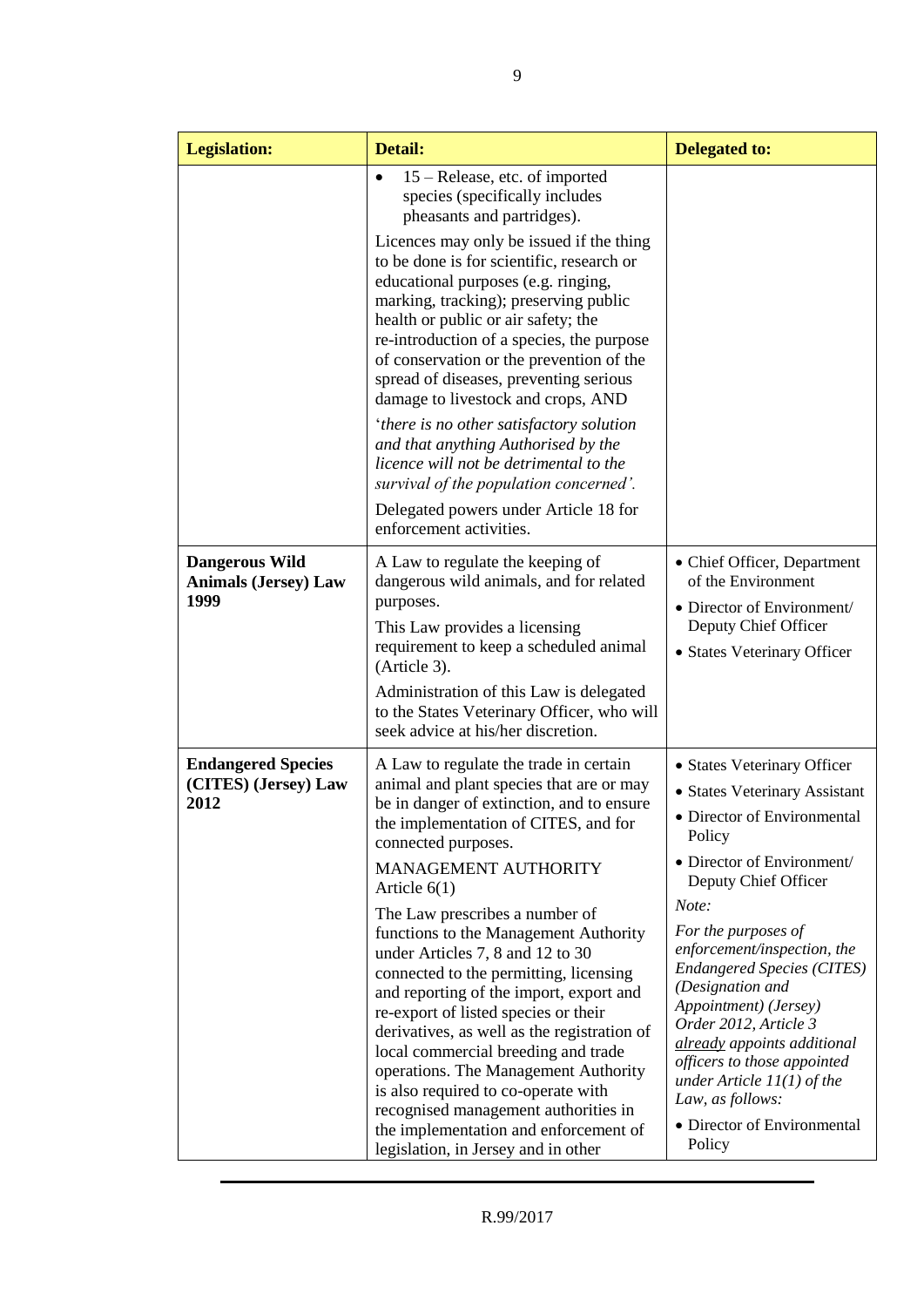| <b>Legislation:</b>                                                                                                   | Detail:                                                                                                                                                                                                                                                                                                                                                                                                                                                                                                                                                                                                    | <b>Delegated to:</b>                                                                                                                                                    |
|-----------------------------------------------------------------------------------------------------------------------|------------------------------------------------------------------------------------------------------------------------------------------------------------------------------------------------------------------------------------------------------------------------------------------------------------------------------------------------------------------------------------------------------------------------------------------------------------------------------------------------------------------------------------------------------------------------------------------------------------|-------------------------------------------------------------------------------------------------------------------------------------------------------------------------|
|                                                                                                                       | countries or territories, relating to species<br>conservation.                                                                                                                                                                                                                                                                                                                                                                                                                                                                                                                                             | • An Inspector within the<br>meaning of the Animal<br>Health (Jersey) Law 2016                                                                                          |
| Subordinate:<br><b>Endangered Species</b><br>(CITES)<br>(Designation and<br>Appointment)<br>(Jersey) Order 2012       | <b>SCIENTIFIC AUTHORITY</b><br>Article 2<br>Pursuant to Article $9(1)$ of the Law, the<br>Minister for the Environment is<br>designated as the Scientific Authority.<br>The Law prescribes a number of powers<br>and functions of the Scientific Authority<br>in Article 10 in relation to advising the<br>Management Authority of decisions in<br>respect of the issuing of permits for<br>import, export or re-export of listed<br>specimens or derivatives.                                                                                                                                             | • Director of Environmental<br>Policy<br>• Director of Environment/<br>Deputy Chief Officer                                                                             |
| <b>European Union</b><br>Legislation<br>(Implementation)<br>(Jersey) Law 2014                                         | A Law to enable the States or the<br>Minister for External Relations to give<br>effect in Jersey to legislation of the<br>European Union and to make<br>supplementary provision in relation to<br>that legislation, to make amendments and<br>other provision in connection with the<br>Treaty of Lisbon, and for related<br>purposes.                                                                                                                                                                                                                                                                     | • Chief Officer, Department<br>of the Environment<br>• Director of Environment/<br>Deputy Chief Officer<br>• States Veterinary Officer<br>• States Veterinary Assistant |
| Subordinate:<br>EU Legislation<br>(Aquatic Animal<br>Health) (Jersey)<br>Regulations 2016                             | Regulations to ensure the health of<br>aquaculture animals and aquaculture<br>products in order to prevent the spread of<br>disease. Regulation, enforcement and<br>inspections are carried out by the States<br>Veterinary Officer or his/her assistants.                                                                                                                                                                                                                                                                                                                                                 |                                                                                                                                                                         |
| European<br>Communities<br>Legislation<br>(Implementation)<br>(Cattle Identification)<br>(Jersey) Regulations<br>2002 | Regulations to ensure the correct form<br>and application of prescribed cattle ear<br>tags (Regulation 2):<br>The registration of cattle and<br>$\bullet$<br>recording of movements<br>(Regulation 7).<br>Provide replacement passports<br>$\bullet$<br>(Regulation 10).<br>Powers of entry. To inspect cattle,<br>$\bullet$<br>examine and remove records, check<br>unused eartags (Regulation 13).<br>Serve a notice restricting movement<br>from the holding (Regulation 14).<br>Inspections and enforcement are<br>$\bullet$<br>carried out by the States Veterinary<br>Officer or his/her assistants. | • Chief Officer, Department<br>of the Environment<br>• Director of Environment/<br>Deputy Chief Officer<br>• States Veterinary Officer<br>• States Veterinary Assistant |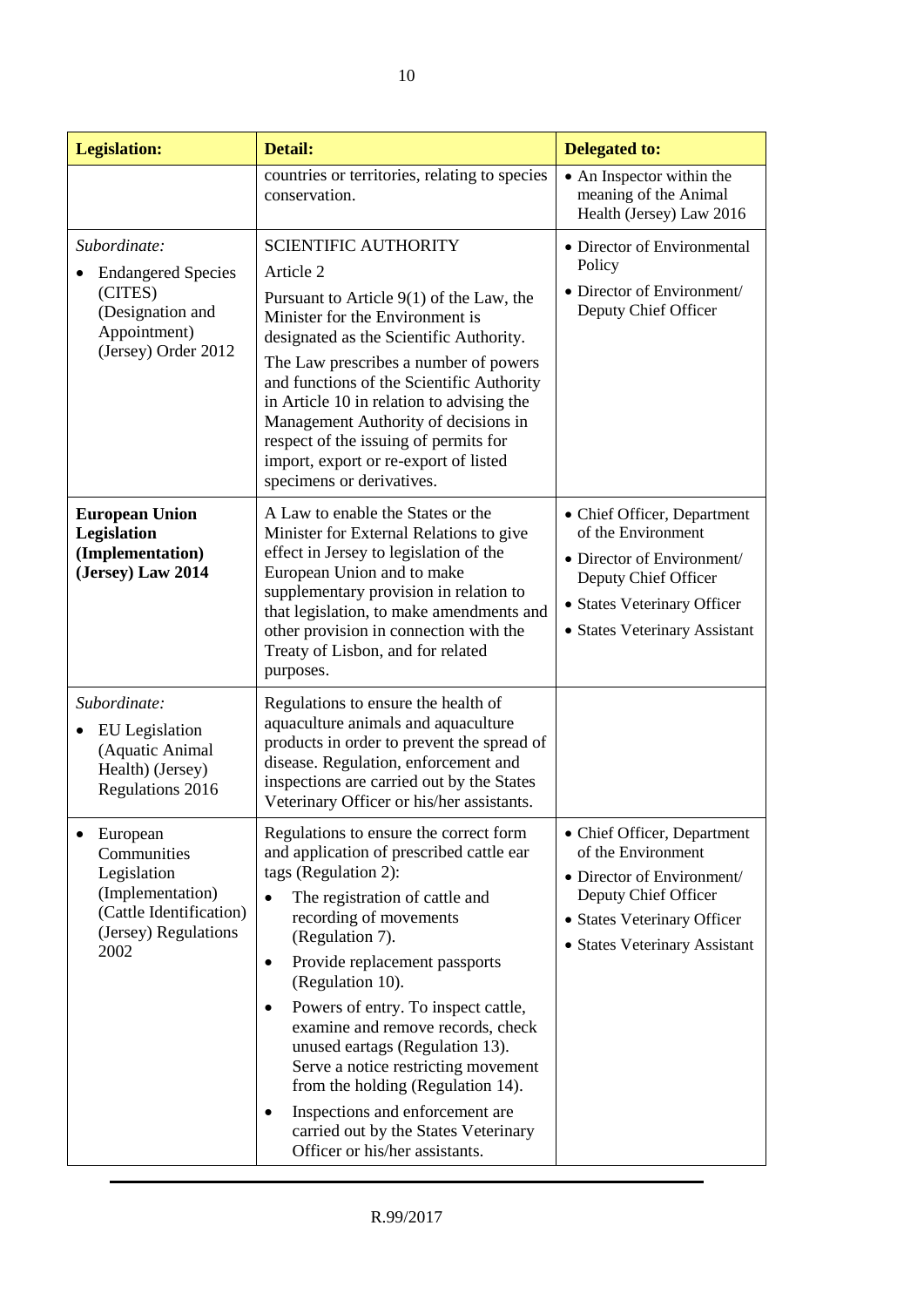|           | <b>Legislation:</b>                                                                                        | <b>Detail:</b>                                                                                                                                                                                                                                                                                                                                                                                            | <b>Delegated to:</b>                                                                                                                                                                                                                      |
|-----------|------------------------------------------------------------------------------------------------------------|-----------------------------------------------------------------------------------------------------------------------------------------------------------------------------------------------------------------------------------------------------------------------------------------------------------------------------------------------------------------------------------------------------------|-------------------------------------------------------------------------------------------------------------------------------------------------------------------------------------------------------------------------------------------|
|           | <b>EU</b> Legislation<br>(Transmissible<br>Spongiform<br>Encephalopathies)<br>(Jersey) Regulations<br>2015 | Regulations to provide for the<br>enforcement of Regulation (EC)<br>No. 999/2001 of the European<br>Parliament and of the Council, laying<br>down rules for the prevention, control<br>and eradication of certain transmissible<br>spongiform encephalopathies<br>("the EU TSE Regulation").<br>Inspections and enforcement are carried<br>out by the States Veterinary Officer or<br>his/her assistants. | • Chief Officer, Department<br>of the Environment<br>• Director of Environment/<br>Deputy Chief Officer<br>• States Veterinary Officer                                                                                                    |
|           | European<br>Communities<br>Legislation<br>(Bluetongue) (Jersey)<br><b>Regulations 2008</b>                 | Regulations for the control, monitoring,<br>surveillance and restrictions on<br>movements of certain animals of<br>susceptible species in relation to<br>bluetongue.<br>Inspections and enforcement are carried<br>out by the States Veterinary Officer or<br>his/her assistants.                                                                                                                         | • Chief Officer, Department<br>of the Environment<br>• Director of Environment/<br>Deputy Chief Officer<br>• Director of Environmental<br>Management and Rural<br>Economy<br>• States Veterinary Officer                                  |
| $\bullet$ | Community<br>Provisions (Bovine<br>Embryos) (Jersey)<br>Regulations 2010                                   | Regulations for the trade in bovine<br>embryos with Member States and to<br>control the importation of bovine<br>embryos from third countries; to approve<br>embryo collection teams, including<br>laboratories, embryo production teams,<br>and storage facilities for trade.<br>Inspections and enforcement are carried<br>out by the States Veterinary Officer or<br>his/her assistants.               | • Chief Officer, Department<br>of the Environment<br>• Director of Environment/<br>Deputy Chief Officer<br>• Director of Environmental<br>Management and Rural<br>Economy<br>• States Veterinary Officer                                  |
|           | Pet Travel Scheme<br>(Jersey) Regulations<br>2011                                                          | Regulations for the movement of pet<br>animals arriving from outside the British<br>Islands entering Jersey from a member<br>State or a third country.<br>Inspections and enforcement are carried<br>out by the States Veterinary Officer or<br>his/her assistants.                                                                                                                                       | • Chief Officer, Department<br>of the Environment<br>• Director of Environment/<br>Deputy Chief Officer<br>• Director of Environmental<br>Management and Rural<br>Economy<br>• States Veterinary Officer<br>• States Veterinary Assistant |
| ٠         | Community<br>Provisions (Welfare<br>of Animals during<br>Transport) (Jersey)<br><b>Regulations 2013</b>    | Regulations that ensure the application<br>and implementation of 2 European<br>Council Regulations that deal with the<br>welfare of animals when they are being<br>transported.<br>Those Regulations are $-$<br>Council Regulation (EC) No 1/2005 and                                                                                                                                                     | • Chief Officer, Department<br>of the Environment<br>• Director of Environment/<br>Deputy Chief Officer<br>• Director of Environmental<br>Management and Rural<br>Economy                                                                 |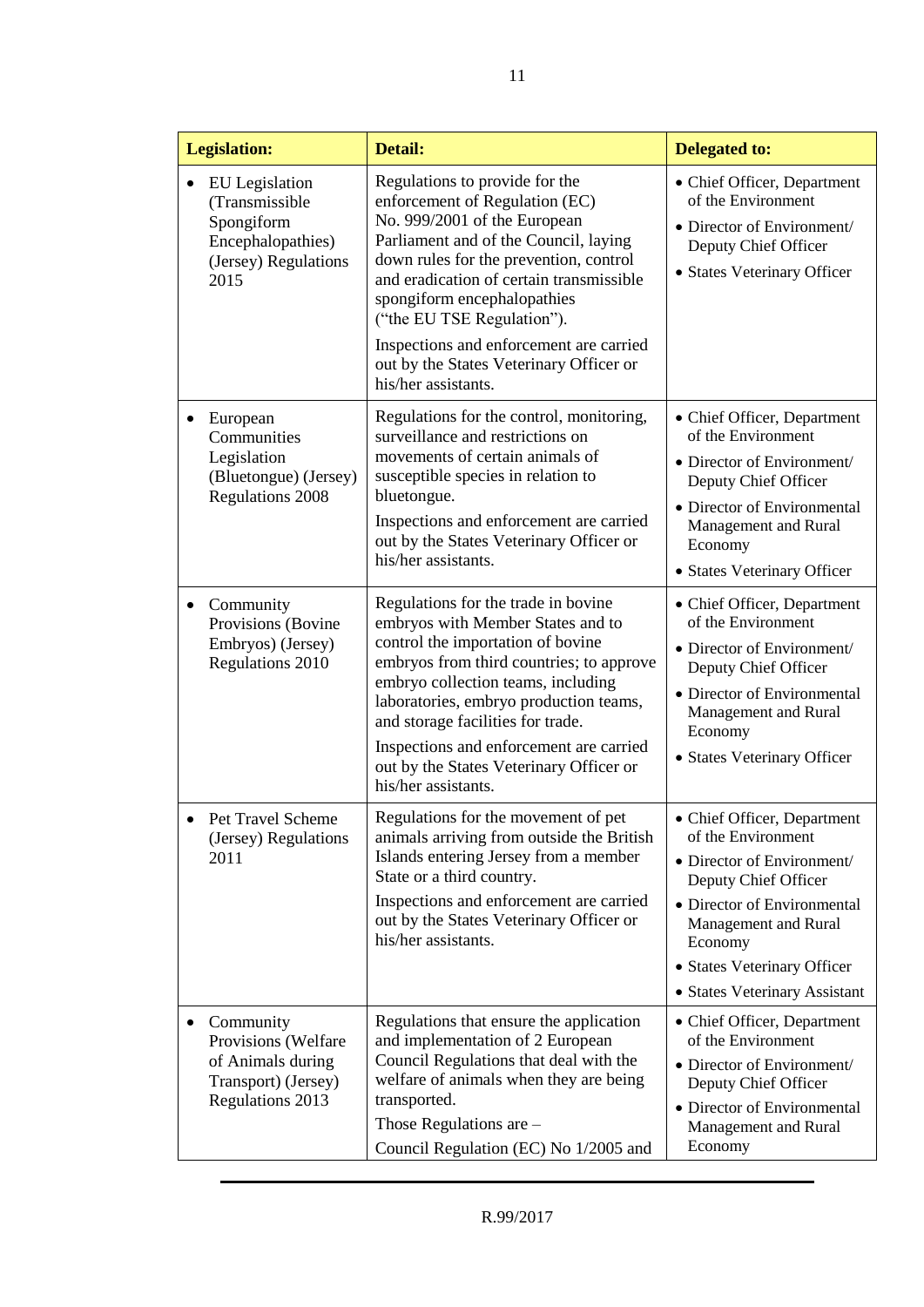| <b>Legislation:</b>                                                                                                                   | <b>Detail:</b>                                                                                                                                                                                                                                                                                                                                                                                                                                                                                                    | <b>Delegated to:</b>                                                                                                                                                                                                                      |
|---------------------------------------------------------------------------------------------------------------------------------------|-------------------------------------------------------------------------------------------------------------------------------------------------------------------------------------------------------------------------------------------------------------------------------------------------------------------------------------------------------------------------------------------------------------------------------------------------------------------------------------------------------------------|-------------------------------------------------------------------------------------------------------------------------------------------------------------------------------------------------------------------------------------------|
|                                                                                                                                       | Council Regulation (EC) No 1255/97<br>which harmonise applicable animal<br>welfare controls, as well as preventing<br>the occurrence and spread of infectious<br>animal diseases.<br>These Regulations put in place more<br>stringent requirements than previously,<br>so as to prevent pain and suffering in<br>order to safeguard the welfare and health<br>of animals during and after transport.<br>Inspections and enforcement are carried<br>out by the States Veterinary Officer or<br>his/her assistants. | • States Veterinary Officer<br>• States Veterinary Assistant                                                                                                                                                                              |
| <b>EU</b> Legislation<br>(Veterinary and<br>Zootechnical<br>Checks - Trade with<br>Member States)<br>(Jersey) Regulations<br>2016     | These Regulations implement Council<br>Directive 90/425 concerning veterinary<br>and zootechnical checks applicable in<br>intra-Community trade in live animals<br>and certain animal products with a view<br>to the completion of the internal market.<br>Inspections and enforcement are carried<br>out by the States Veterinary Officer or<br>his/her assistants.                                                                                                                                              | • Chief Officer, Department<br>of the Environment<br>• Director of Environment/<br>Deputy Chief Officer<br>• Director of Environmental<br>Management and Rural<br>Economy<br>• States Veterinary Officer<br>• States Veterinary Assistant |
| <b>EU</b> Legislation<br>(Veterinary and<br>Zootechnical<br>Checks - Imports<br>from Third<br>Countries) (Jersey)<br>Regulations 2016 | These Regulations implement Council<br>Directive 91/496, laying down the<br>principles governing the organisation of<br>veterinary checks on animals entering<br>the Community from third countries.<br>Inspections and enforcement are carried<br>out by the States Veterinary Officer or<br>his/her assistants.                                                                                                                                                                                                 | • Chief Officer, Department<br>of the Environment<br>• Director of Environment/<br>Deputy Chief Officer<br>• Director of Environmental<br>Management and Rural<br>Economy<br>• States Veterinary Officer<br>• States Veterinary Assistant |
| <b>Food and Environment</b><br><b>Protection Act 1985</b><br>(Jersey) Order 1987                                                      | An Order to authorize the issue of<br>licences for the deposit of substances at<br>sea (Article 5 of 1987 Order), e.g. dredge<br>spoil from maintenance dredging of the<br>harbours; burials at sea.<br>Detailed protocols establish the<br>procedures and fees for each class of<br>deposit, together with lists of<br>compulsory consultees.                                                                                                                                                                    | • Chief Officer, Department<br>of the Environment<br>• Director of Environment/<br>Deputy Chief Officer                                                                                                                                   |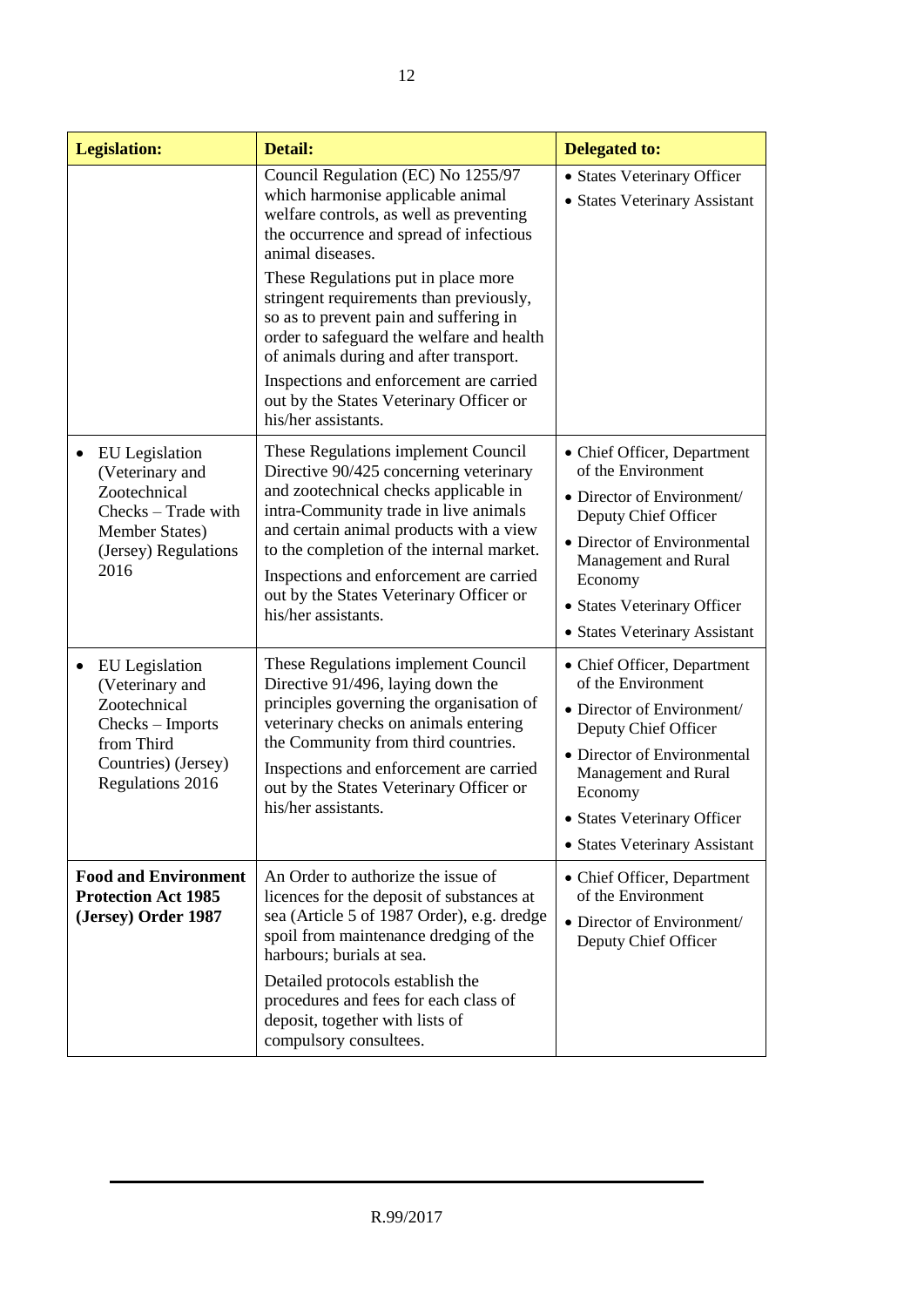| <b>Legislation:</b>                                         | <b>Detail:</b>                                                                    | <b>Delegated to:</b>                                                                                                                                           |
|-------------------------------------------------------------|-----------------------------------------------------------------------------------|----------------------------------------------------------------------------------------------------------------------------------------------------------------|
| <b>Food Safety (Jersey)</b><br><b>Law 1966</b>              | A Law to ensure the cleanliness and<br>purity of foodstuffs.                      | • Chief Officer, Department<br>of the Environment                                                                                                              |
| Subordinate                                                 |                                                                                   | • Director of Environment/<br>Deputy Chief Officer                                                                                                             |
| Food Hygiene<br>(General Provisions)<br>(Jersey) Order 1967 |                                                                                   | • Director of Environmental<br>Health                                                                                                                          |
|                                                             |                                                                                   | For the purposes of<br>enforcement:                                                                                                                            |
|                                                             |                                                                                   | • Environmental Health<br>Management, Officers,<br>Senior Environmental<br>Health Technical Officers,<br>and Environmental Health<br><b>Technical Officers</b> |
|                                                             |                                                                                   | • Water Resource<br>Management and<br><b>Regulation Officers</b>                                                                                               |
|                                                             |                                                                                   | • Waste and Water<br>Management and<br><b>Regulation Officer</b>                                                                                               |
|                                                             |                                                                                   | • Head of Waste Regulation                                                                                                                                     |
|                                                             |                                                                                   | • Water Management and<br>Licensing Officer                                                                                                                    |
|                                                             |                                                                                   | • Environmental Protection<br>Technician                                                                                                                       |
|                                                             |                                                                                   | • Agricultural and Plant<br><b>Health Inspectors</b>                                                                                                           |
|                                                             |                                                                                   | • Marine and Coastal<br>Manager                                                                                                                                |
|                                                             |                                                                                   | • Assistant Director, Marine<br>Resources                                                                                                                      |
|                                                             |                                                                                   | • Marine Scientist                                                                                                                                             |
|                                                             |                                                                                   | • States Veterinary Officer                                                                                                                                    |
|                                                             |                                                                                   | • States Veterinary Assistant                                                                                                                                  |
| <b>Pesticides (Jersey) Law</b><br>1991                      | A Law to provide for the regulation of<br>pesticides and substances, preparations | • Director of Environment/<br>Deputy Chief Officer                                                                                                             |
| Subordinate:                                                | and organisms prepared or used for the                                            | • Director of Environmental                                                                                                                                    |
| Pesticides (Maximum                                         | control of pests or for protection against<br>pests.                              | Management and Rural<br>Economy                                                                                                                                |
| Residue Levels in<br>Food) (Jersey) Order<br>1991           | Delegated powers under Article 4, which<br>outlines the enforcement provisions.   | • Assistant Director of<br>Environmental                                                                                                                       |
| Pesticides (General<br>Provisions) (Jersey)<br>Order 1991   |                                                                                   | Management and Rural<br>Economy and Head of<br>Plant Health                                                                                                    |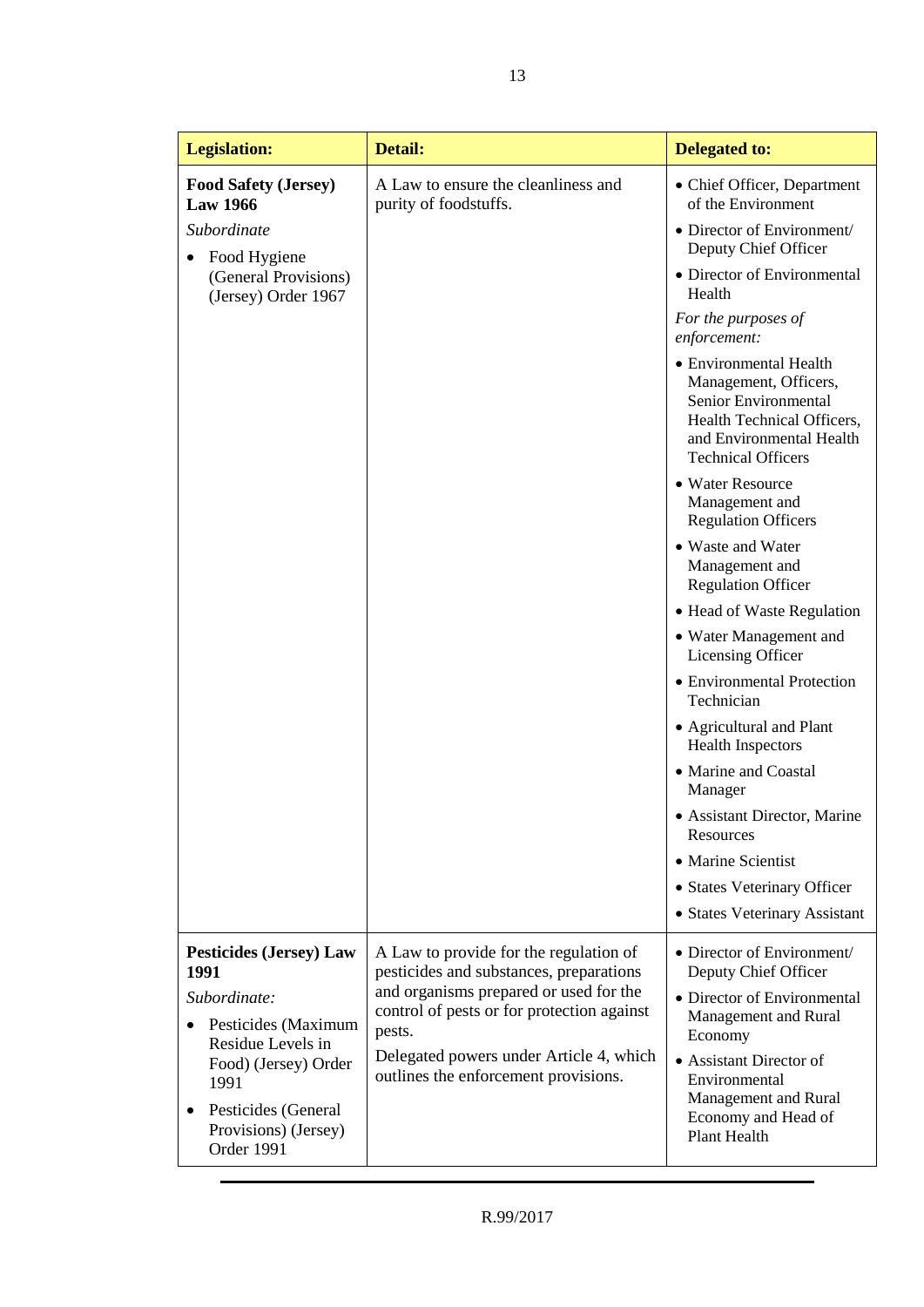| <b>Legislation:</b>                               | <b>Detail:</b>                                                                                                                                                                                                                                                                                                                                                                                                                                                                                                                                                                                                                                                                        | <b>Delegated to:</b>                                                                                                                                                                                                                                 |
|---------------------------------------------------|---------------------------------------------------------------------------------------------------------------------------------------------------------------------------------------------------------------------------------------------------------------------------------------------------------------------------------------------------------------------------------------------------------------------------------------------------------------------------------------------------------------------------------------------------------------------------------------------------------------------------------------------------------------------------------------|------------------------------------------------------------------------------------------------------------------------------------------------------------------------------------------------------------------------------------------------------|
|                                                   |                                                                                                                                                                                                                                                                                                                                                                                                                                                                                                                                                                                                                                                                                       | • Director of Environmental<br>Protection<br>For the purposes of<br>enforcement:                                                                                                                                                                     |
|                                                   |                                                                                                                                                                                                                                                                                                                                                                                                                                                                                                                                                                                                                                                                                       | • Plant Pathologist and<br><b>Laboratory Manager</b>                                                                                                                                                                                                 |
|                                                   |                                                                                                                                                                                                                                                                                                                                                                                                                                                                                                                                                                                                                                                                                       | • Agricultural and Plant<br><b>Health Inspectors</b>                                                                                                                                                                                                 |
|                                                   |                                                                                                                                                                                                                                                                                                                                                                                                                                                                                                                                                                                                                                                                                       | • Head of Water Resource<br>Management and<br>Regulation                                                                                                                                                                                             |
|                                                   |                                                                                                                                                                                                                                                                                                                                                                                                                                                                                                                                                                                                                                                                                       | • Water Resource<br>Management and<br><b>Regulation Officers</b>                                                                                                                                                                                     |
|                                                   |                                                                                                                                                                                                                                                                                                                                                                                                                                                                                                                                                                                                                                                                                       | • Waste and Water<br>Management and<br><b>Regulation Officer</b>                                                                                                                                                                                     |
|                                                   |                                                                                                                                                                                                                                                                                                                                                                                                                                                                                                                                                                                                                                                                                       | • Water Management and<br>Licensing Officer                                                                                                                                                                                                          |
|                                                   |                                                                                                                                                                                                                                                                                                                                                                                                                                                                                                                                                                                                                                                                                       | • Environmental Health<br>Management, Officers,<br>Senior Environmental<br>Health Technical Officers,<br>and Environmental Health<br><b>Technical Officers</b>                                                                                       |
| <b>Planning and Building</b><br>(Jersey) Law 2002 | A Law to provide the means to establish<br>a plan for the sustainable development of<br>land and to control development in<br>accordance with that plan, to prescribe<br>the functional requirements of buildings<br>and to provide the means to enforce<br>those requirements, to provide the means<br>to protect, enhance, conserve and to use<br>wisely the natural beauties, natural<br>resources and biodiversity of Jersey and<br>to preserve and improve Jersey's general<br>amenities, to confer powers to acquire<br>land for the purposes of the Law, and to<br>make other provisions in similar<br>respects.<br>Delegated powers:<br>Permission to carry out activities on | • Chief Officer, Department<br>of the Environment<br>• Director of Environment/<br>Deputy Chief Officer<br>• Director of Environmental<br>Management and Rural<br>Economy<br>• Principal Ecologist<br>• Senior Natural<br><b>Environment Officer</b> |
|                                                   | S.S.I. land, where it is designated for<br>its ecological/geological interest only<br>(Article 55), e.g. permission for the<br>T.A. to carry out exercises, utilities<br>maintenance, etc.                                                                                                                                                                                                                                                                                                                                                                                                                                                                                            |                                                                                                                                                                                                                                                      |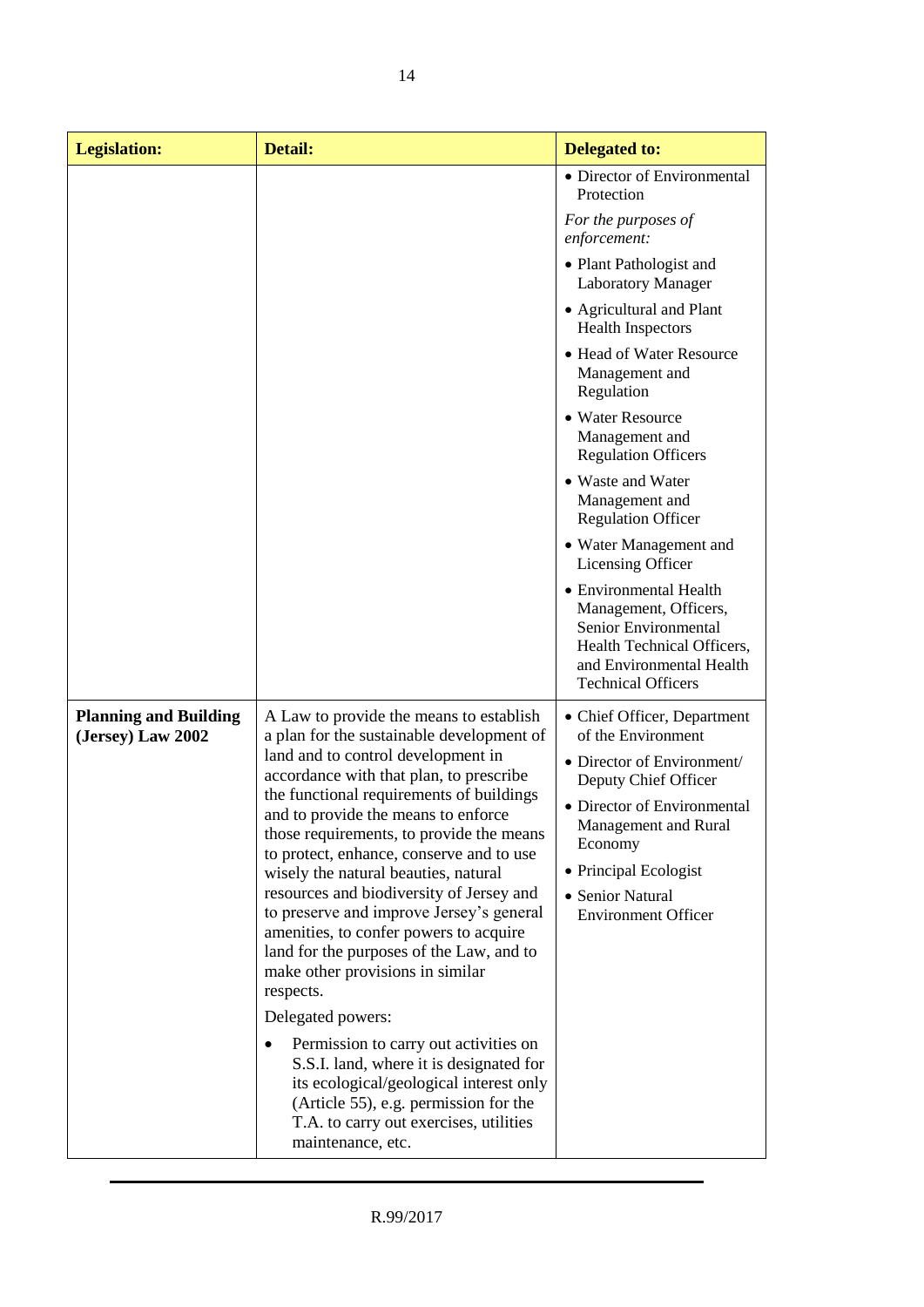| <b>Legislation:</b>                                                                                                                                                                                       | Detail:                                                                                                                                                                                                                                                                                                                                                                                                                                                                                                                                                                | <b>Delegated to:</b>                                                                                                                                                                                                                                                                                                                                                                                                                                                           |
|-----------------------------------------------------------------------------------------------------------------------------------------------------------------------------------------------------------|------------------------------------------------------------------------------------------------------------------------------------------------------------------------------------------------------------------------------------------------------------------------------------------------------------------------------------------------------------------------------------------------------------------------------------------------------------------------------------------------------------------------------------------------------------------------|--------------------------------------------------------------------------------------------------------------------------------------------------------------------------------------------------------------------------------------------------------------------------------------------------------------------------------------------------------------------------------------------------------------------------------------------------------------------------------|
|                                                                                                                                                                                                           | Permission to allow use of public<br>$\bullet$<br>land by Clubs and Associations,<br>e.g. by the Jersey Rifle Club, who<br>close Les Landes S.S.I. 6 times<br>annually for firing purposes.<br>Provisional listing (for 3 months<br>٠<br>only) of ecological/geological S.S.I.s<br>under Article 53 in the case of<br>extreme threat to an area of S.S.I.<br>quality.                                                                                                                                                                                                  |                                                                                                                                                                                                                                                                                                                                                                                                                                                                                |
| <b>Plant Health (Jersey)</b><br><b>Law 2003</b><br>Subordinate:<br>Stem and Bulb<br>Eelworm (Jersey)<br>Order 1971<br><b>Blight Disease</b><br>(Jersey) Order 1982<br>Plant Health (Jersey)<br>Order 2005 | A Law to control the spread of pests and<br>diseases of plants and trees.<br>Delegated powers:<br>Issuing of plant passports –<br>Article 18 of the Plant Health Order.<br>Registration of growers, propagators<br>$\bullet$<br>or traders (Article 19 of the Plant<br>Health Order) and keeping of the<br>register (Article 20 of the Plant<br>Health Order).<br>Delegated powers for inspection and<br>$\bullet$<br>enforcement functions under<br>Articles 24 to 31 of the Plant Health<br>Order.<br>Issuing of licences – Article 34 of<br>the Plant Health Order. | • Chief Officer, Department<br>of the Environment<br>• Director of Environment/<br>Deputy Chief Officer<br>• Director of Environmental<br>Management and Rural<br>Economy<br>• Assistant Director of<br>Environmental<br>Management and Rural<br>Economy and Head of<br><b>Plant Health</b><br>• Director of Environmental<br>Protection<br>• Plant Pathologist and<br><b>Laboratory Manager</b><br>For the purposes of<br>inspection/enforcement:<br>• Agricultural and Plant |
| <b>Protection of</b><br><b>Agricultural Land</b><br>(Jersey) Law 1964                                                                                                                                     | A Law for the protection of agricultural<br>land.<br>Delegated powers:<br>Under Article $4(2)$ , consents and<br>$\bullet$<br>permissions can be issued for<br>prohibited activities to be carried out<br>on agricultural land.<br>For the purposes of inspection and<br>enforcement, delegated powers of<br>entry (Article 3) and the powers to<br>obtain information (Article 5).                                                                                                                                                                                    | <b>Health Inspectors</b><br>• Chief Officer, Department<br>of the Environment<br>• Director of Environment/<br>Deputy Chief Officer<br>• Director of Environmental<br>Management and Rural<br>Economy<br>• Horticultural Adviser<br>• Statutory Services Officer<br>• Principal Ecologist<br>• Land and Horticultural<br>Development Manager<br>• Land Controls and<br>Planning Officer.                                                                                       |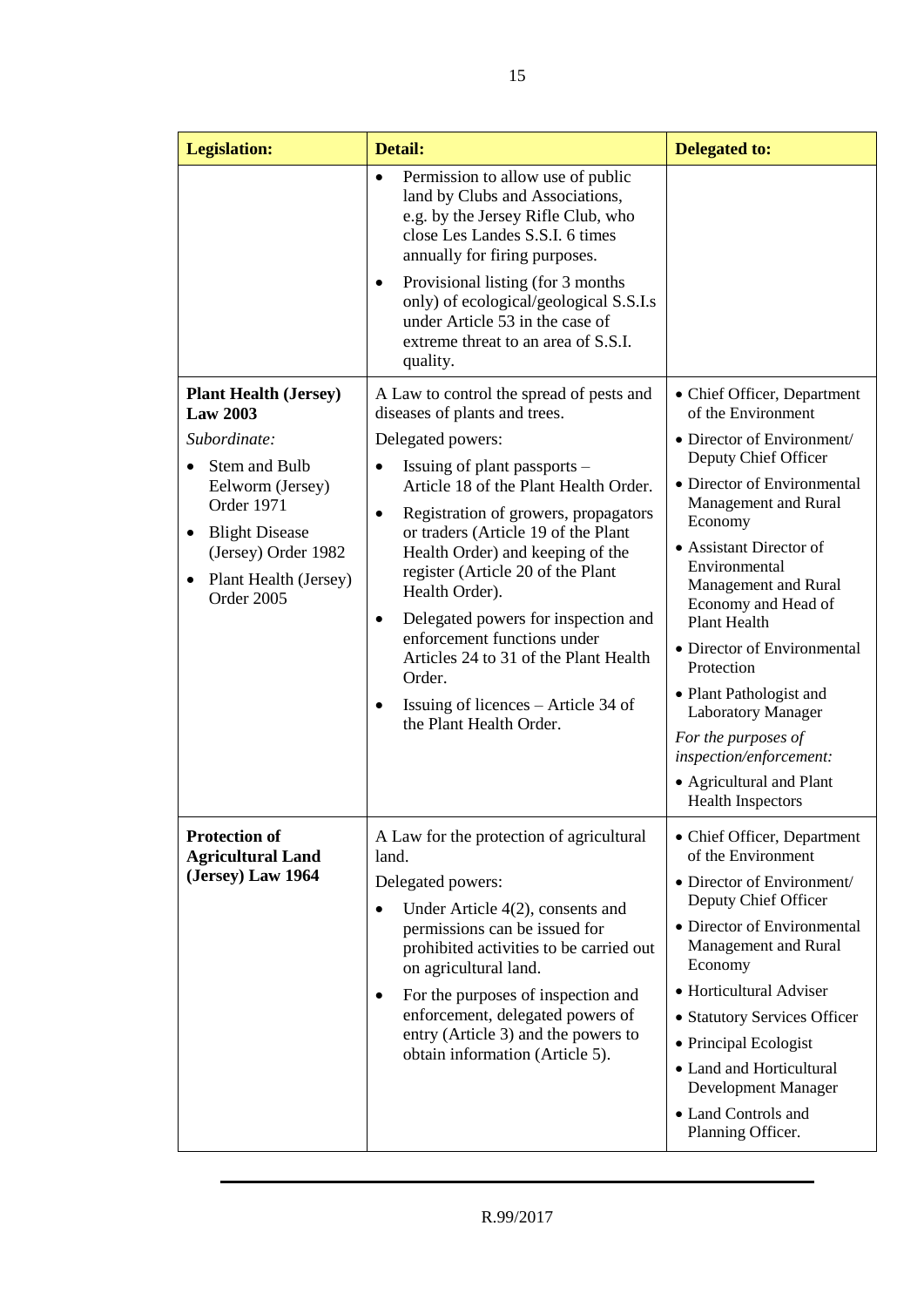| <b>Legislation:</b>                                                                             | Detail:                                                                                                                                                                                                                                                                                                                                                                | <b>Delegated to:</b>                                                                                                                                                                                    |
|-------------------------------------------------------------------------------------------------|------------------------------------------------------------------------------------------------------------------------------------------------------------------------------------------------------------------------------------------------------------------------------------------------------------------------------------------------------------------------|---------------------------------------------------------------------------------------------------------------------------------------------------------------------------------------------------------|
|                                                                                                 |                                                                                                                                                                                                                                                                                                                                                                        | For the purposes of<br>inspection/enforcement/<br>obtaining information:                                                                                                                                |
|                                                                                                 |                                                                                                                                                                                                                                                                                                                                                                        | • Agricultural and Plant<br><b>Health Inspectors</b>                                                                                                                                                    |
|                                                                                                 |                                                                                                                                                                                                                                                                                                                                                                        | • Projects and Compliance<br>Officer                                                                                                                                                                    |
| <b>Sea Fisheries (Jersey)</b><br><b>Law 1994</b>                                                | A Law to make provision for the<br>regulation of sea fishing and the<br>conservation of sea fish; to make<br>provision for the regulation of<br>mariculture, for the licensing of fishing<br>boats, for controls on the possession and<br>sale of sea fish, for the appointment and<br>duties of fisheries officers and for<br>connected matters.<br>Delegated powers: | • Chief Executive Officer<br>• Director of Environment/<br>Deputy Chief Officer<br>• Director of Environmental<br>Management and Rural<br>Economy                                                       |
|                                                                                                 | to approve applications for<br>exemptions for scientific purposes or<br>transplanting of fish (Articles 5–6);                                                                                                                                                                                                                                                          |                                                                                                                                                                                                         |
|                                                                                                 | to approve conditions to be included<br>in licences (Article 12);                                                                                                                                                                                                                                                                                                      |                                                                                                                                                                                                         |
|                                                                                                 | to decide what information is<br>$\bullet$<br>required to be provided by<br>licence/permit holders (Article 12);                                                                                                                                                                                                                                                       |                                                                                                                                                                                                         |
|                                                                                                 | where a licence is suspended or<br>٠<br>revoked, to decide whether to<br>authorise repayment of the licence<br>fee (Article 13).                                                                                                                                                                                                                                       |                                                                                                                                                                                                         |
| Subordinate:                                                                                    | $Regularions -$                                                                                                                                                                                                                                                                                                                                                        | • Chief Executive Officer                                                                                                                                                                               |
| Sea Fisheries<br>$\bullet$<br>(Miscellaneous<br>Provisions) (Jersey)<br><b>Regulations 1998</b> | To decide on applications for<br>exemption from restrictions on                                                                                                                                                                                                                                                                                                        | • Director of Environment/<br>Deputy Chief Officer                                                                                                                                                      |
|                                                                                                 | ormers where the applicant wishes to<br>conduct scientific work or<br>transplanting (Regulation 4).                                                                                                                                                                                                                                                                    | • Director of Environmental<br>Management and Rural<br>Economy                                                                                                                                          |
|                                                                                                 |                                                                                                                                                                                                                                                                                                                                                                        | • Assistant Director of<br><b>Marine Resources</b>                                                                                                                                                      |
|                                                                                                 | To decide on applications for<br>٠<br>exemption from need for pot tags<br>where the applicant wishes to<br>conduct scientific work<br>(Regulation 8).                                                                                                                                                                                                                  | • Chief Executive Officer<br>• Director of Environment/<br>Deputy Chief Officer<br>• Director of Environmental<br>Management and Rural<br>Economy<br>• Assistant Director of<br><b>Marine Resources</b> |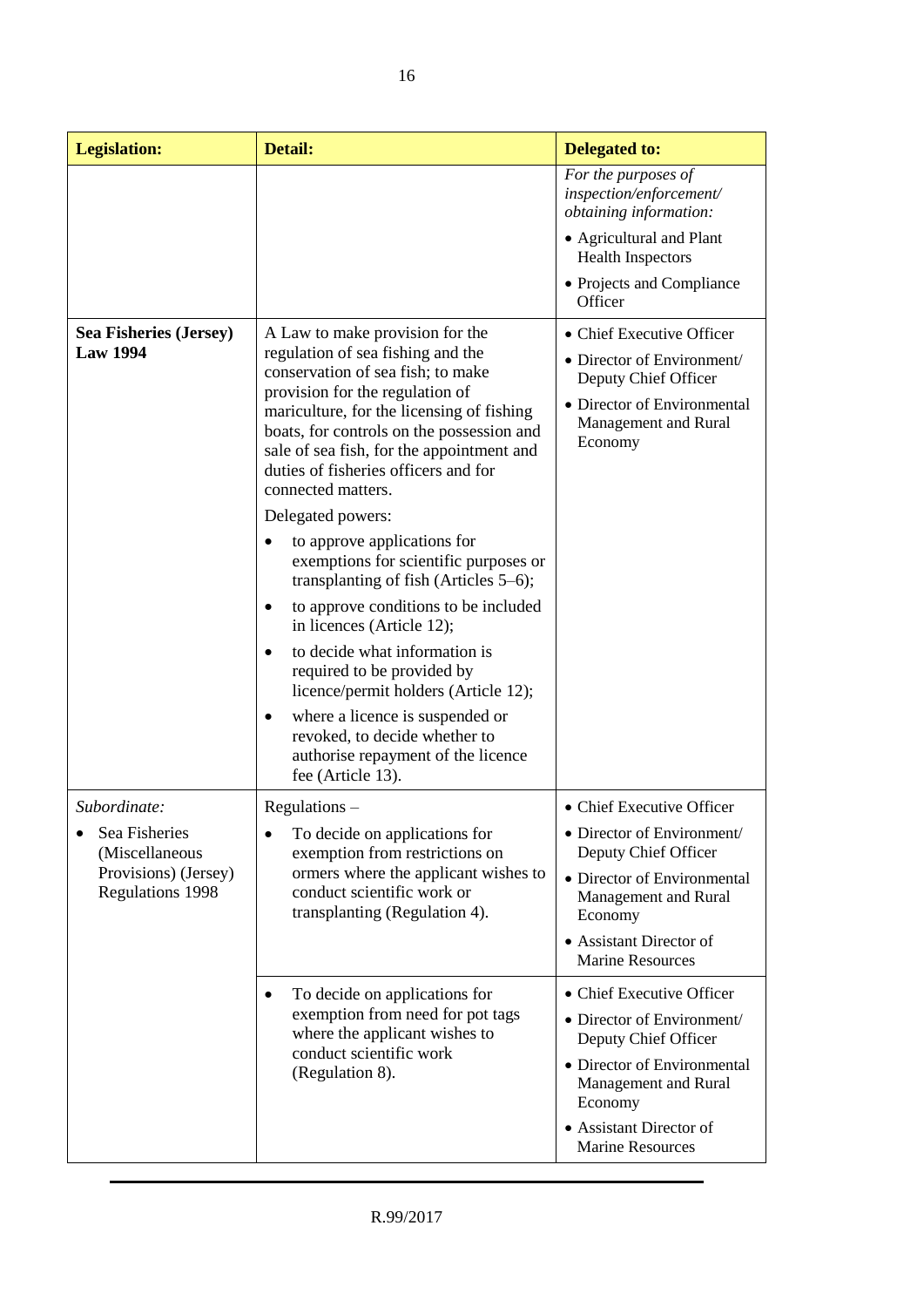| <b>Legislation:</b>                                           | <b>Detail:</b>                                                                                                                                                                                                               | <b>Delegated to:</b>                                                                                                                        |
|---------------------------------------------------------------|------------------------------------------------------------------------------------------------------------------------------------------------------------------------------------------------------------------------------|---------------------------------------------------------------------------------------------------------------------------------------------|
|                                                               | To issue and revoke permits to<br>$\bullet$<br>masters, owners and charterers of<br>fishing boats exempting them from<br>the need for pot tags, and to set<br>conditions and time limits for such<br>permits (Regulation 8). | • Director of Environmental<br>Management and Rural<br>Economy<br>• Assistant Director of<br><b>Marine Resources</b><br>• Senior Marine and |
|                                                               |                                                                                                                                                                                                                              | <b>Fisheries Officer</b>                                                                                                                    |
|                                                               | To approve types of pot tag and lost<br>pot tag (Regulation 8).                                                                                                                                                              | • Assistant Director of<br><b>Marine Resources</b>                                                                                          |
|                                                               |                                                                                                                                                                                                                              | • Senior Marine and<br><b>Fisheries Officer</b>                                                                                             |
|                                                               | To set directions for the issue of pot                                                                                                                                                                                       | • Chief Executive Officer                                                                                                                   |
|                                                               | tags and lost pot tags, and to<br>determine the year or years for<br>which pot tags and lost pot tags are<br>valid (Regulation 8).                                                                                           | • Director of Environment/<br>Deputy Chief Officer                                                                                          |
|                                                               |                                                                                                                                                                                                                              | • Director of Environmental<br>Management and Rural<br>Economy                                                                              |
|                                                               | To issue pot tags (Regulation 8).                                                                                                                                                                                            | • Director of Environmental<br>Management and Rural<br>Economy                                                                              |
|                                                               |                                                                                                                                                                                                                              | • Assistant Director of<br><b>Marine Resources</b>                                                                                          |
|                                                               |                                                                                                                                                                                                                              | • Senior Marine and<br><b>Fisheries Officer</b>                                                                                             |
|                                                               | To issue lost pot tags (Regulation 8).                                                                                                                                                                                       | • Assistant Director of<br><b>Marine Resources</b>                                                                                          |
|                                                               |                                                                                                                                                                                                                              | • Fisheries Officers                                                                                                                        |
| Sea Fisheries                                                 | Regulations to authorise the issue of                                                                                                                                                                                        | • Chief Executive Officer                                                                                                                   |
| (Licensing of Fishing)<br>Boats) (Jersey)<br>Regulations 2003 | licences and permits (Part 2).                                                                                                                                                                                               | • Director of Environment/<br>Deputy Chief Officer                                                                                          |
|                                                               |                                                                                                                                                                                                                              | • Director of Environmental<br>Management and Rural<br>Economy                                                                              |
|                                                               |                                                                                                                                                                                                                              | • Assistant Director of<br><b>Marine Resources</b>                                                                                          |
|                                                               |                                                                                                                                                                                                                              | • Senior Marine and<br><b>Fisheries Officer</b>                                                                                             |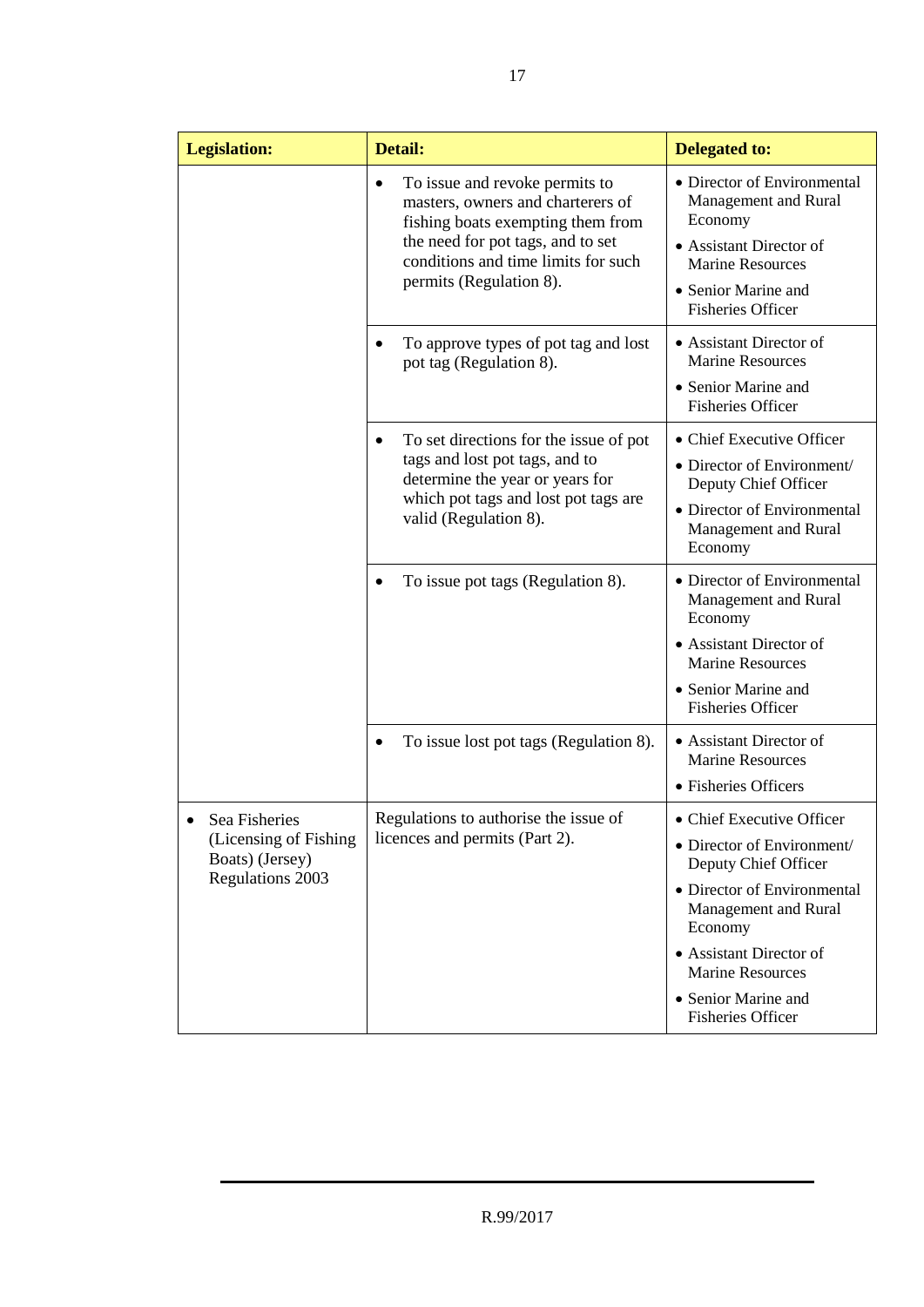| <b>Legislation:</b>                                                   | Detail:                                                                                                                                                                                                                                                                                                                                                                                                                                                                                                                                                                                                                                                                                                                                                                                                                                                                                                                               | <b>Delegated to:</b>                                                                                                                                                                                                                                                                                                                                                                                                                                                                                                                                                           |
|-----------------------------------------------------------------------|---------------------------------------------------------------------------------------------------------------------------------------------------------------------------------------------------------------------------------------------------------------------------------------------------------------------------------------------------------------------------------------------------------------------------------------------------------------------------------------------------------------------------------------------------------------------------------------------------------------------------------------------------------------------------------------------------------------------------------------------------------------------------------------------------------------------------------------------------------------------------------------------------------------------------------------|--------------------------------------------------------------------------------------------------------------------------------------------------------------------------------------------------------------------------------------------------------------------------------------------------------------------------------------------------------------------------------------------------------------------------------------------------------------------------------------------------------------------------------------------------------------------------------|
| Sea Fisheries<br>(Underwater Fishing)<br>(Jersey) Regulations<br>2003 | $Regularions -$<br>$\bullet$<br>to authorise certain scientific or<br>transplanting activities<br>(Regulation 2);<br>to authorise the issuing of permits,<br>$\bullet$<br>setting of conditions, fishing periods,<br>and the provision of statistics<br>(Regulation 3).                                                                                                                                                                                                                                                                                                                                                                                                                                                                                                                                                                                                                                                               | • Chief Executive Officer<br>• Director of Environment/<br>Deputy Chief Officer<br>• Director of Environmental<br>Management and Rural<br>Economy<br>• Assistant Director of<br><b>Marine Resources</b>                                                                                                                                                                                                                                                                                                                                                                        |
| Sea Fisheries<br>(Fisheries) (Jersey)<br>Regulations 2010             | Regulations to authorise the renewal of<br>licences to farm fish or shellfish that are<br>unchanged from the original licence.                                                                                                                                                                                                                                                                                                                                                                                                                                                                                                                                                                                                                                                                                                                                                                                                        | • Chief Executive Officer<br>• Director of Environment/<br>Deputy Chief Officer<br>• Director of Environmental<br>Management and Rural<br>Economy                                                                                                                                                                                                                                                                                                                                                                                                                              |
| <b>Slaughter of Animals</b><br>(Jersey) Law 1962                      | A Law with regard to the slaughter of<br>animals and the administration of<br>slaughterhouses and knacker's yards.<br>The SVO issues slaughterers' licences<br>under delegated powers (Article 4).<br>The slaughterhouse is supervised by the<br>Superintendent (Article 2).                                                                                                                                                                                                                                                                                                                                                                                                                                                                                                                                                                                                                                                          | • Chief Officer, Department<br>of the Environment<br>• Director of Environment/<br>Deputy Chief Officer<br>• States Veterinary Officer                                                                                                                                                                                                                                                                                                                                                                                                                                         |
| <b>Statutory Nuisances</b><br>(Jersey) Law 1999                       | A Law to provide for statutory<br>nuisances; for procedures for dealing<br>with them; and for connected purposes.<br>Note:<br>The delegation of functions does not<br>extend to the following matters that are<br>reserved to the Minister:<br>Article $7(4)$ – a decision to abate a<br>nuisance or do whatever may be<br>necessary in the execution of the notice,<br>where this may have significant resource<br>consequences or other implications of a<br>sensitive or contentious nature.<br>Article $7(5)$ – to decide whether or not to<br>seek the recovery as a civil debt of any<br>expenses reasonably incurred under<br>Article $7(4)$ .<br>Article $7(6)$ – to determine whether or<br>not the circumstances described in this<br>paragraph apply (i.e. 'an adequate<br>remedy') and to initiate proceedings in<br>the Court for the purpose of securing the<br>abatement, prohibition or restriction of a<br>nuisance. | • Chief Officer, Department<br>of the Environment<br>• Director of Environment/<br>Deputy Chief Officer<br>• Director of Environmental<br>Health<br>For the purposes of<br>enforcement:<br>• Environmental Health<br>Management, Officers,<br>Senior Environmental<br>Health Technical Officers,<br>and Environmental Health<br><b>Technical Officers</b><br>• Water Resource<br>Management and<br><b>Regulation Officers</b><br>• Waste and Water<br>Management and<br><b>Regulation Officer</b><br>• Head of Waste Regulation<br>• Water Management and<br>Licensing Officer |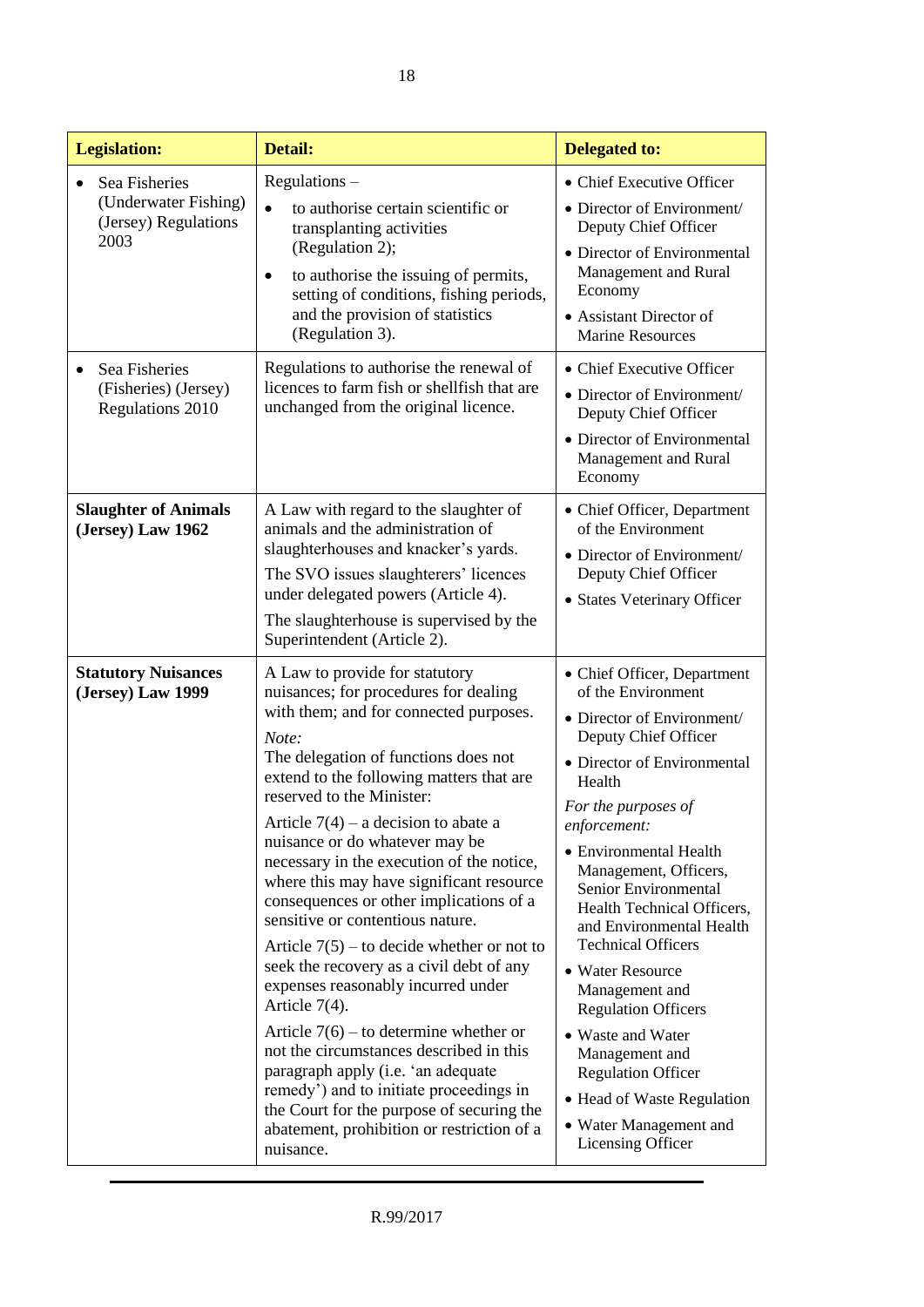| <b>Legislation:</b>                          | <b>Detail:</b>                                                                                                       | <b>Delegated to:</b>                                     |
|----------------------------------------------|----------------------------------------------------------------------------------------------------------------------|----------------------------------------------------------|
|                                              |                                                                                                                      | • Environmental Protection<br>Technician                 |
|                                              |                                                                                                                      | • Agricultural and Plant<br><b>Health Inspectors</b>     |
|                                              |                                                                                                                      | • Marine and Coastal<br>Manager                          |
|                                              |                                                                                                                      | • Assistant Director, Marine<br>Resources                |
|                                              |                                                                                                                      | • Marine Scientist                                       |
|                                              |                                                                                                                      | • States Veterinary Officer                              |
|                                              |                                                                                                                      | • States Veterinary Assistant                            |
| <b>Waste Management</b><br>(Jersey) Law 2005 | A Law to provide for the control and<br>management of waste operations within                                        | • Chief Officer, Department<br>of the Environment        |
|                                              | Jersey; to regulate the transboundary<br>movement of wastes, as far as they                                          | • Director of Environment/<br>Deputy Chief Officer       |
|                                              | involve Jersey, in accordance with<br>certain international agreements relating<br>to such movement; and for related | • Director of Environmental<br>Protection                |
|                                              | purposes.                                                                                                            | • Head of Waste Regulation                               |
|                                              | Delegated powers:<br>All administration of -                                                                         | For the purpose of<br>enforcement (Part 5):              |
|                                              | Part 1 - INTRODUCTORY<br>PROVISIONS (Articles 1–9)                                                                   | • Head of Water Resource<br>Management and<br>Regulation |
|                                              | Part 2 - ADMINISTRATION<br>$\bullet$<br>(Articles $10-22$ )                                                          | • Water Resource<br>Management and                       |
|                                              | Part 3 - WASTE MANAGEMENT<br>$\bullet$<br><b>WITHIN THE ISLAND</b>                                                   | <b>Regulation Officers</b><br>• Waste and Water          |
|                                              | Licensing of Operations<br>$(Articles 23-37)$                                                                        | Management and<br><b>Regulation Officer</b>              |
|                                              | <b>Registration of Waste Carriers</b><br>٠<br>$(Articles 38-48)$                                                     | • Water Management and<br><b>Licensing Officer</b>       |
|                                              | Internal Movements (Articles 49–52)<br>٠                                                                             | • Environmental Protection<br>Technician                 |
|                                              | Other Provisions (Articles 53–56).                                                                                   | • Agricultural and Plant                                 |
|                                              | Part 4 - TRANSBOUNDARY<br>$\bullet$<br><b>MOVEMENTS OF WASTE</b>                                                     | Health Inspectors<br>• Environmental Health              |
|                                              | <b>Introductory Provisions</b><br>٠<br>$(Articles 57-63)$                                                            | Management, Officers,<br>Senior Environmental            |
|                                              | Export of Waste (Articles 64–67)                                                                                     | Health Technical Officers,<br>and Environmental Health   |
|                                              | Import of Waste (Articles 68–69)<br>٠                                                                                | <b>Technical Officers</b>                                |
|                                              | Waste in Transit (Articles 70–71)<br>٠                                                                               |                                                          |
|                                              | Illegal Traffic (Articles 72–75)<br>٠                                                                                |                                                          |
|                                              | Other Provisions (Articles 76–81)<br>$\bullet$                                                                       |                                                          |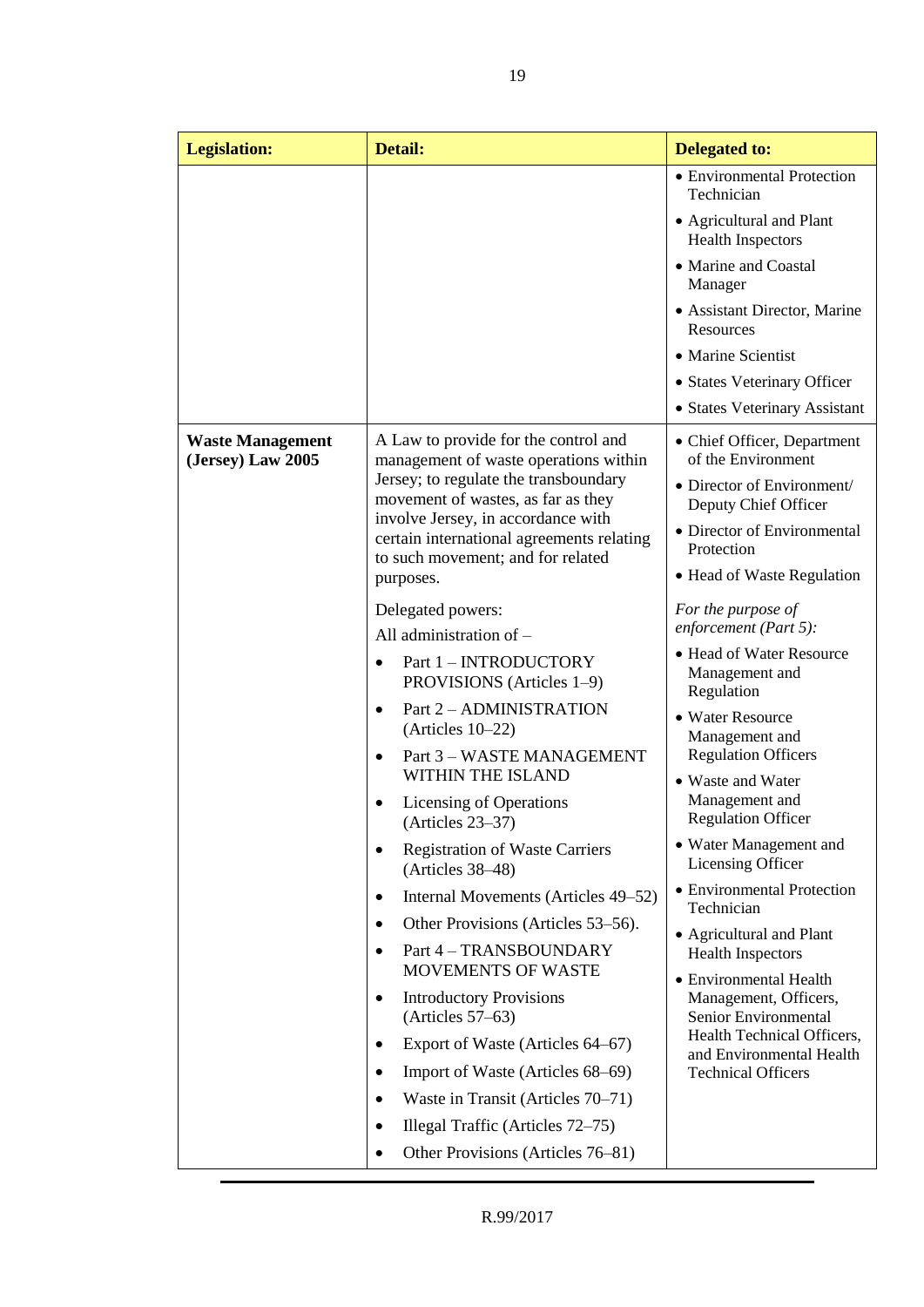| <b>Legislation:</b>                         | Detail:                                                                                                                                                                                                                                                                                                                                                                                                                                                                                      | <b>Delegated to:</b>                                                                                                                                                                                                                                                                                                                                                                                                                                                                                                                                                                                                |
|---------------------------------------------|----------------------------------------------------------------------------------------------------------------------------------------------------------------------------------------------------------------------------------------------------------------------------------------------------------------------------------------------------------------------------------------------------------------------------------------------------------------------------------------------|---------------------------------------------------------------------------------------------------------------------------------------------------------------------------------------------------------------------------------------------------------------------------------------------------------------------------------------------------------------------------------------------------------------------------------------------------------------------------------------------------------------------------------------------------------------------------------------------------------------------|
|                                             | Part 5 - ENFORCEMENT<br>$\bullet$<br>(Articles 82–93)<br>Part 6 - OTHER PROVISIONS<br>$\bullet$<br>(Articles 94–113)<br>Any further responsibilities under<br>Schedules 1-11.                                                                                                                                                                                                                                                                                                                |                                                                                                                                                                                                                                                                                                                                                                                                                                                                                                                                                                                                                     |
| <b>Water (Jersey) Law</b><br>1972           | A Law to give certain powers to, and<br>impose certain obligations on, the Jersey<br>New Waterworks Company Limited, to<br>make provisions in relation to the<br>conservation and prevention of pollution<br>of water and to provide for ancillary<br>matters.<br>Jersey Water must provide 'wholesome<br>water' (Article 9).<br>Enforcement of standards are performed<br>by Officers.                                                                                                      | • Chief Officer, Department<br>of the Environment<br>• Director of Environment/<br>Deputy Chief Officer<br>• Director of Environmental<br>Protection<br>• Director of Environmental<br>Health<br>• Head of Water Resource<br>Management and<br>Regulation<br>For the purposes of<br>enforcement:<br>• Environmental Health<br>Management, Officers, and<br>Senior Environmental<br><b>Health Technical Officers</b><br>• Water Resource<br>Management and<br><b>Regulation Officers</b><br>• Waste and Water Resource<br>Management and<br><b>Regulation Officer</b><br>• Water Management and<br>Licensing Officer |
| <b>Water Pollution</b><br>(Jersey) Law 2000 | A Law to provide for the control of<br>pollution in Jersey waters, and the<br>implementing of provisions of the<br>Convention for the Protection of the<br>Marine Environment of the North-East<br>Atlantic concluded in Paris on<br>22nd September 1992; the monitoring<br>and the classification of waters; the<br>setting of quality objectives for classified<br>waters; administrative, regulatory,<br>preventive and remedial measures; and<br>related purposes.<br>Delegated powers - | • Director of Environment/<br>Deputy Chief Officer<br>• Director of Environmental<br>Protection<br>• Head of Water Resource<br>Management and<br>Regulation<br>For the purpose of<br>enforcement (Article 29):<br>• Water Resource<br>Management and<br><b>Regulation Officers</b>                                                                                                                                                                                                                                                                                                                                  |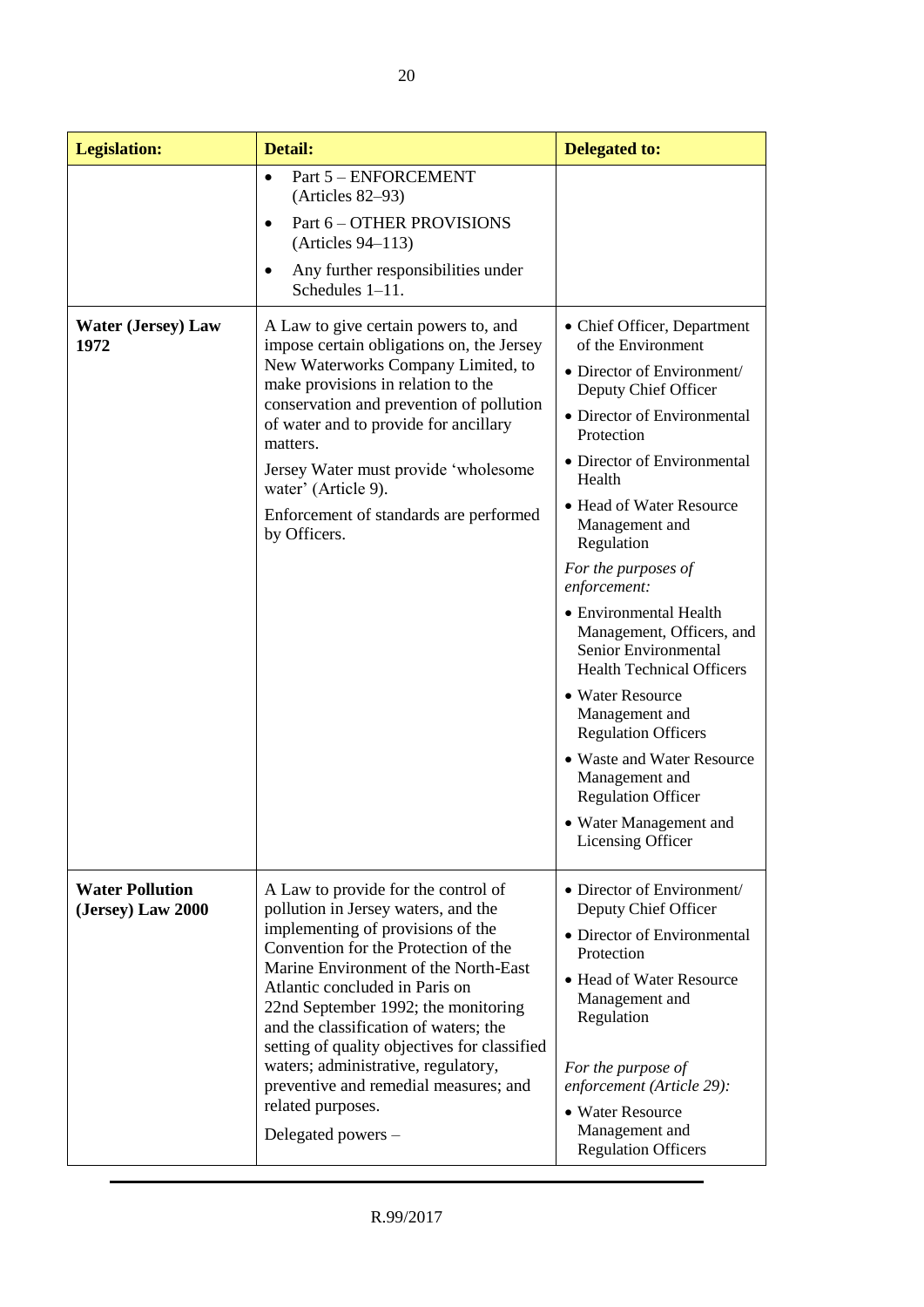| <b>Legislation:</b> | Detail:                                                                                                                                                                              | <b>Delegated to:</b>                                                                                                                                                                                                                                                                                                                       |
|---------------------|--------------------------------------------------------------------------------------------------------------------------------------------------------------------------------------|--------------------------------------------------------------------------------------------------------------------------------------------------------------------------------------------------------------------------------------------------------------------------------------------------------------------------------------------|
|                     | the issuing of discharge permits and<br>$\bullet$<br>the publishing of notices and<br>consultation before considering<br>applications relating to Discharge<br>Permits (Article 10); | • Waste and Water<br>Management and<br><b>Regulation Officer</b><br>• Head of Waste Regulation<br>• Water Management and<br>Licensing Officer<br>• Environmental Protection<br>Technician<br>• Agricultural and Plant<br><b>Health Inspectors</b><br>• Marine and Coastal<br>Manager<br>• Assistant Director of<br><b>Marine Resources</b> |
|                     | special regard to the issuing of<br>discharge permits will be given<br>relating to high risk substances<br>(Article $19(1)$ );<br>consideration of Discharge Permits<br>٠            |                                                                                                                                                                                                                                                                                                                                            |
|                     | (Article 21);<br>conditions attached to Discharge<br>$\bullet$<br>Permits (Article 22);<br>procedure for varying or revoking<br>$\bullet$<br>Discharge Permits (Article 23);         |                                                                                                                                                                                                                                                                                                                                            |
|                     | procedure for suspension of<br>$\bullet$<br>Discharge Permits (Article 24);                                                                                                          | • Marine Scientist                                                                                                                                                                                                                                                                                                                         |
|                     | consideration of transfer of<br>$\bullet$<br>Discharge Permits (Article 25);                                                                                                         |                                                                                                                                                                                                                                                                                                                                            |
|                     | procedure for notification of<br>$\bullet$<br>decisions relating to Discharge<br>Permits (Article 27; with the<br>exception of paragraph $(1)(c)$ ).                                 |                                                                                                                                                                                                                                                                                                                                            |
|                     | Powers for the purposes of<br>٠<br>enforcement (under Article 29) and -                                                                                                              |                                                                                                                                                                                                                                                                                                                                            |
|                     | access to documents relevant to Law<br>٠<br>(Article 34);                                                                                                                            |                                                                                                                                                                                                                                                                                                                                            |
|                     | requirement to produce information<br>$\bullet$<br>relating to potentially polluting<br>matter (Article 35);                                                                         |                                                                                                                                                                                                                                                                                                                                            |
|                     | requirement for precautions to be<br>taken to prevent pollution<br>(Article 36);                                                                                                     |                                                                                                                                                                                                                                                                                                                                            |
|                     | requirement for polluters to<br>eliminate and remediate pollution<br>(Article 37);                                                                                                   |                                                                                                                                                                                                                                                                                                                                            |
|                     | the procedure to be adopted in<br>respect of Articles 36 and 37<br>(Article 38);                                                                                                     |                                                                                                                                                                                                                                                                                                                                            |
|                     | ability of the Department to take<br>٠<br>remedial action in respect of<br>Articles 36 and 37 (Article 39(1));                                                                       |                                                                                                                                                                                                                                                                                                                                            |
|                     | transitional provisions in respect of<br>٠<br>Discharge Permits (Schedule 5).                                                                                                        |                                                                                                                                                                                                                                                                                                                                            |